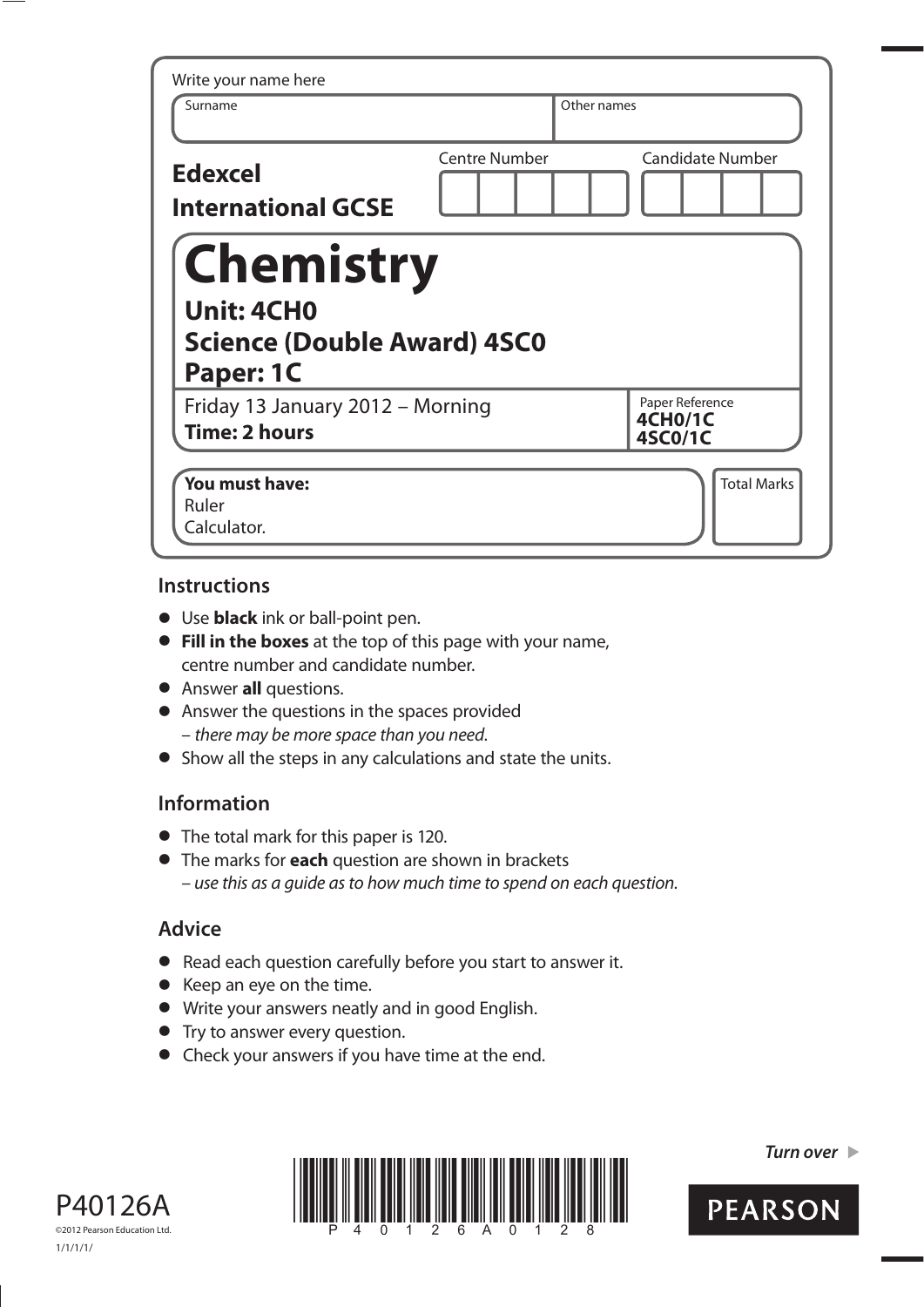|                   |                                                                                                   | $\mathbf{\Omega}$                            |                                                                                                                                                                                                                                |                                                                     |                                                                                                                                                                                                                                                                                                                                                                                                                                                                                                                                                                                             |                                                                                                                                                                                                                                                                                                                                                                                                                                                                                                                        | Group                                                                                                              |                                                                                                                                                                                                                                                                                                                                                                                                                                                                                                                |                                                                                                                                                                                                                                                                                                                                                                                                                                                                              |             |                                                                                                                                                                                                                                                                                                                                                                                                                                    | ო | 4                                                                                                                                                                                                                                                                                     | LO.                                                                                                                                                                                                                                                                                                                                                                                                                                      | $\circ$                                                                                           | $\overline{ }$                                                                                                                                                                                                                                                                                                                                                                                                              | $\circ$                                                                                   |  |
|-------------------|---------------------------------------------------------------------------------------------------|----------------------------------------------|--------------------------------------------------------------------------------------------------------------------------------------------------------------------------------------------------------------------------------|---------------------------------------------------------------------|---------------------------------------------------------------------------------------------------------------------------------------------------------------------------------------------------------------------------------------------------------------------------------------------------------------------------------------------------------------------------------------------------------------------------------------------------------------------------------------------------------------------------------------------------------------------------------------------|------------------------------------------------------------------------------------------------------------------------------------------------------------------------------------------------------------------------------------------------------------------------------------------------------------------------------------------------------------------------------------------------------------------------------------------------------------------------------------------------------------------------|--------------------------------------------------------------------------------------------------------------------|----------------------------------------------------------------------------------------------------------------------------------------------------------------------------------------------------------------------------------------------------------------------------------------------------------------------------------------------------------------------------------------------------------------------------------------------------------------------------------------------------------------|------------------------------------------------------------------------------------------------------------------------------------------------------------------------------------------------------------------------------------------------------------------------------------------------------------------------------------------------------------------------------------------------------------------------------------------------------------------------------|-------------|------------------------------------------------------------------------------------------------------------------------------------------------------------------------------------------------------------------------------------------------------------------------------------------------------------------------------------------------------------------------------------------------------------------------------------|---|---------------------------------------------------------------------------------------------------------------------------------------------------------------------------------------------------------------------------------------------------------------------------------------|------------------------------------------------------------------------------------------------------------------------------------------------------------------------------------------------------------------------------------------------------------------------------------------------------------------------------------------------------------------------------------------------------------------------------------------|---------------------------------------------------------------------------------------------------|-----------------------------------------------------------------------------------------------------------------------------------------------------------------------------------------------------------------------------------------------------------------------------------------------------------------------------------------------------------------------------------------------------------------------------|-------------------------------------------------------------------------------------------|--|
| Period            |                                                                                                   |                                              |                                                                                                                                                                                                                                |                                                                     |                                                                                                                                                                                                                                                                                                                                                                                                                                                                                                                                                                                             |                                                                                                                                                                                                                                                                                                                                                                                                                                                                                                                        | $\begin{array}{ccc}\n & - & \text{Hogon} \\  & & - & \text{Hogon} \\  & & & \text{Hogon} \\  & & & -\n\end{array}$ |                                                                                                                                                                                                                                                                                                                                                                                                                                                                                                                |                                                                                                                                                                                                                                                                                                                                                                                                                                                                              |             |                                                                                                                                                                                                                                                                                                                                                                                                                                    |   |                                                                                                                                                                                                                                                                                       |                                                                                                                                                                                                                                                                                                                                                                                                                                          |                                                                                                   |                                                                                                                                                                                                                                                                                                                                                                                                                             | $\begin{array}{c}\n\ast \frac{1}{2} \\ \ast \frac{1}{2} \\ \ast \frac{1}{2}\n\end{array}$ |  |
| $\mathbf{\Omega}$ | $\begin{array}{c}\n\sqcup \\ \sqcup \\ \sqcup \\ \sqcup \\ \sqcup \\ \sqcup\n\end{array}$         | a<br>Be<br>Beryllium                         |                                                                                                                                                                                                                                |                                                                     |                                                                                                                                                                                                                                                                                                                                                                                                                                                                                                                                                                                             |                                                                                                                                                                                                                                                                                                                                                                                                                                                                                                                        |                                                                                                                    |                                                                                                                                                                                                                                                                                                                                                                                                                                                                                                                |                                                                                                                                                                                                                                                                                                                                                                                                                                                                              |             |                                                                                                                                                                                                                                                                                                                                                                                                                                    |   | $\begin{array}{c c c c} \mathfrak{p} & \mathfrak{p} & \mathfrak{p} & \mathfrak{p} \\ \mathfrak{p} & \mathfrak{p} & \mathfrak{p} & \mathfrak{p} \\ \mathfrak{p} & \mathfrak{p} & \mathfrak{p} & \mathfrak{p} \\ \mathfrak{p} & \mathfrak{p} & \mathfrak{p} & \mathfrak{p} \end{array}$ | $\begin{array}{c}\n \stackrel{\text{d}}{2} \\  \stackrel{\text{Nirogen}}{2}\n \end{array}$                                                                                                                                                                                                                                                                                                                                               | $\begin{bmatrix} 1 & 0 \\ 0 & 0 \\ 0 & 0 \end{bmatrix}$                                           | $\begin{array}{c c c c c c c c} \hline \text{P} & \text{L} & \text{L} & \text{R} & \text{R} \\ \hline \text{P} & \text{P} & \text{P} & \text{P} & \text{R} \\ \hline \text{P} & \text{P} & \text{P} & \text{P} & \text{P} \\ \hline \text{P} & \text{P} & \text{P} & \text{P} & \text{P} \\ \hline \text{P} & \text{P} & \text{P} & \text{P} & \text{P} \\ \hline \text{P} & \text{P} & \text{P} & \text{P} & \text{P} & \$ |                                                                                           |  |
| ო                 | $\frac{a}{\sqrt{a}}$                                                                              | 24<br>Mg<br>Magnesium<br>12                  |                                                                                                                                                                                                                                |                                                                     |                                                                                                                                                                                                                                                                                                                                                                                                                                                                                                                                                                                             |                                                                                                                                                                                                                                                                                                                                                                                                                                                                                                                        |                                                                                                                    |                                                                                                                                                                                                                                                                                                                                                                                                                                                                                                                |                                                                                                                                                                                                                                                                                                                                                                                                                                                                              |             |                                                                                                                                                                                                                                                                                                                                                                                                                                    |   |                                                                                                                                                                                                                                                                                       |                                                                                                                                                                                                                                                                                                                                                                                                                                          |                                                                                                   |                                                                                                                                                                                                                                                                                                                                                                                                                             |                                                                                           |  |
| 4                 | $\begin{array}{c}\n 39 \\  \hline\n 19\n\end{array}$                                              | $rac{a}{\sqrt{a}}$                           |                                                                                                                                                                                                                                | $\begin{array}{c}\n\bullet \\ \bullet \\ \blacksquare\n\end{array}$ | $\begin{array}{c}\n51 \\ 51 \\ \hline\n\end{array}$                                                                                                                                                                                                                                                                                                                                                                                                                                                                                                                                         | $\begin{array}{c c}\n & \text{so} \\  & \text{of} \\  & \text{of} \\  & \text{of} \\  & \text{of} \\  & \text{of} \\  & \text{of} \\  & \text{of} \\  & \text{of} \\  & \text{of} \\  & \text{of} \\  & \text{of} \\  & \text{of} \\  & \text{of} \\  & \text{of} \\  & \text{of} \\  & \text{of} \\  & \text{of} \\  & \text{of} \\  & \text{of} \\  & \text{of} \\  & \text{of} \\  & \text{of} \\  & \text{of} \\  & \text{of} \\  & \text{of} \\  & \text{of} \\  & \text{of} \\  & \text{of} \\  & \text{of} \\ $ |                                                                                                                    | $$ \mathfrak{L} \subseteq \mathfrak{L} \times \mathfrak{L} \times \mathfrak{L} \times \mathfrak{L} \times \mathfrak{L} \times \mathfrak{L} \times \mathfrak{L} \times \mathfrak{L} \times \mathfrak{L} \times \mathfrak{L} \times \mathfrak{L} \times \mathfrak{L} \times \mathfrak{L} \times \mathfrak{L} \times \mathfrak{L} \times \mathfrak{L} \times \mathfrak{L} \times \mathfrak{L} \times \mathfrak{L} \times \mathfrak{L} \times \mathfrak{L} \times \mathfrak{L} \times \mathfrak{L} \times \mathfr$ |                                                                                                                                                                                                                                                                                                                                                                                                                                                                              | 3388        |                                                                                                                                                                                                                                                                                                                                                                                                                                    |   | $\begin{array}{ c c } \hline & 73 \\ \hline \text{Geometric}\\ \hline & 82 \\ \hline & 19 \\ \hline & 15 \\ \hline & 55 \\ \hline & 8 \\ \hline \end{array}$                                                                                                                          | $\begin{array}{c c}\n31 \\ P\n\n\nPhosphorus\n\n75\n\nAS\n\nAssonic\n\nAssume\n\nSt\n\nSt\n\nSt\n\nSt\n\nSt\n\nSt\n\nSt\n\nSt\n\nSt\n\nSt\n\nSt\n\nSt\n\nSt\n\nSt\n\nSt\n\nSt\$                                                                                                                                                                                                                                                          | $3.032 3.032 3.032 4.032 4.032 5.032 6.032 7.032 8.032 9.032 1.032 1.032 1.032 1.032 1.032 1.032$ |                                                                                                                                                                                                                                                                                                                                                                                                                             |                                                                                           |  |
| ပ                 | $\begin{array}{c}\n\cdot & \cdot \\ \cdot & \cdot \\ \cdot & \cdot \\ \cdot & \cdot\n\end{array}$ |                                              |                                                                                                                                                                                                                                | $\frac{97}{25}$                                                     | $\frac{93}{N^{100}M^2}$                                                                                                                                                                                                                                                                                                                                                                                                                                                                                                                                                                     | 96<br>Mo<br>Molybdenum<br>42                                                                                                                                                                                                                                                                                                                                                                                                                                                                                           | $Mn$ Manganese<br>Manganese<br>$\frac{99}{99}$<br>Technetium<br>Technetium                                         | $\begin{array}{c c}\n\hline\n101 \\ \hline\n\end{array}$                                                                                                                                                                                                                                                                                                                                                                                                                                                       |                                                                                                                                                                                                                                                                                                                                                                                                                                                                              | $rac{2}{3}$ |                                                                                                                                                                                                                                                                                                                                                                                                                                    |   |                                                                                                                                                                                                                                                                                       |                                                                                                                                                                                                                                                                                                                                                                                                                                          |                                                                                                   |                                                                                                                                                                                                                                                                                                                                                                                                                             |                                                                                           |  |
| 6                 | $\frac{1}{3}$ ၁ တိန္ၾကီး                                                                          |                                              | 45<br>SC 2 3 3 3 3 4 5 5 5 6 7 7 7 8 9 7 7 7 8 7 7 7 8 7 7 8 7 7 8 7 7 8 7 7 8 7 7 8 7 7 8 7 7 8 7 7 7 7 8 7 8 7 8 7 7 8 7 7 8 7 8 7 8 7 7 7 7 8 7 8 7 8 7 7 7 7 7 8 7 8 7 8 7 7 7 7 7 7 8 7 8 7 7 7 7 7 7 7 7 7 7 7 7 7 7 7 7 | 179<br>Hif<br>Hafnium<br>72                                         | $\begin{array}{c}\n\overline{\phantom{0}} \\ \overline{\phantom{0}} \\ \overline{\phantom{0}} \\ \overline{\phantom{0}} \\ \overline{\phantom{0}} \\ \overline{\phantom{0}} \\ \overline{\phantom{0}} \\ \overline{\phantom{0}} \\ \overline{\phantom{0}} \\ \overline{\phantom{0}} \\ \overline{\phantom{0}} \\ \overline{\phantom{0}} \\ \overline{\phantom{0}} \\ \overline{\phantom{0}} \\ \overline{\phantom{0}} \\ \overline{\phantom{0}} \\ \overline{\phantom{0}} \\ \overline{\phantom{0}} \\ \overline{\phantom{0}} \\ \overline{\phantom{0}} \\ \overline{\phantom{0}} \\ \over$ | Tungsten<br>74<br>$\frac{1}{2}$ $\geq$                                                                                                                                                                                                                                                                                                                                                                                                                                                                                 | 186 $\frac{1}{2}$ Rhenium                                                                                          | 190 $\frac{95}{8}$                                                                                                                                                                                                                                                                                                                                                                                                                                                                                             | $\begin{array}{c c c c c} \mathbf{s} & \mathbf{s} & \mathbf{s} \\ \hline \mathbf{w} & \mathbf{s} & \mathbf{s} \\ \hline \mathbf{w} & \mathbf{s} & \mathbf{s} \\ \hline \mathbf{w} & \mathbf{s} & \mathbf{s} \\ \hline \mathbf{w} & \mathbf{s} & \mathbf{s} \\ \hline \mathbf{w} & \mathbf{s} & \mathbf{s} \\ \hline \mathbf{w} & \mathbf{s} & \mathbf{s} \\ \hline \mathbf{w} & \mathbf{w} & \mathbf{s} \\ \hline \mathbf{w} & \mathbf{w} & \mathbf{s} \\ \hline \mathbf{w}$ | 3288        | $\begin{array}{c c c c c} \mathfrak{so} & \mathbb{Z} & \mathbb{Z} & \mathbb{Z} \\ \hline \mathbb{Z} & \mathbb{Z} & \mathbb{Z} & \mathbb{Z} & \mathbb{Z} \\ \mathbb{Z} & \mathbb{Z} & \mathbb{Z} & \mathbb{Z} & \mathbb{Z} \\ \hline \mathbb{Z} & \mathbb{Z} & \mathbb{Z} & \mathbb{Z} & \mathbb{Z} \\ \mathbb{Z} & \mathbb{Z} & \mathbb{Z} & \mathbb{Z} & \mathbb{Z} \\ \mathbb{Z} & \mathbb{Z} & \mathbb{Z} & \mathbb{Z} & \math$ |   | <u>និ ប</u> ្តិទីន                                                                                                                                                                                                                                                                    | $\begin{array}{c c c c} \mathbb{Z} & \mathbb{Z} & \mathbb{Z} \\ \hline \mathbb{Z} & \mathbb{Z} & \mathbb{Z} \\ \hline \mathbb{Z} & \mathbb{Z} & \mathbb{Z} \\ \hline \mathbb{Z} & \mathbb{Z} & \mathbb{Z} \\ \mathbb{Z} & \mathbb{Z} & \mathbb{Z} \\ \mathbb{Z} & \mathbb{Z} & \mathbb{Z} \\ \mathbb{Z} & \mathbb{Z} & \mathbb{Z} \\ \mathbb{Z} & \mathbb{Z} & \mathbb{Z} \\ \mathbb{Z} & \mathbb{Z} & \mathbb{Z} \\ \mathbb{Z} & \math$ |                                                                                                   |                                                                                                                                                                                                                                                                                                                                                                                                                             |                                                                                           |  |
| $\triangleright$  | $\begin{array}{r}\n 223 \\  \text{Fr}\n \text{frac} \\  \text{frac} \\  67\n \end{array}$         | $\mathop{\rm Re}\nolimits^{\rm 64}_{\rm 24}$ |                                                                                                                                                                                                                                |                                                                     |                                                                                                                                                                                                                                                                                                                                                                                                                                                                                                                                                                                             |                                                                                                                                                                                                                                                                                                                                                                                                                                                                                                                        |                                                                                                                    |                                                                                                                                                                                                                                                                                                                                                                                                                                                                                                                |                                                                                                                                                                                                                                                                                                                                                                                                                                                                              |             |                                                                                                                                                                                                                                                                                                                                                                                                                                    |   |                                                                                                                                                                                                                                                                                       |                                                                                                                                                                                                                                                                                                                                                                                                                                          |                                                                                                   |                                                                                                                                                                                                                                                                                                                                                                                                                             |                                                                                           |  |
|                   |                                                                                                   |                                              |                                                                                                                                                                                                                                |                                                                     |                                                                                                                                                                                                                                                                                                                                                                                                                                                                                                                                                                                             |                                                                                                                                                                                                                                                                                                                                                                                                                                                                                                                        | Key                                                                                                                |                                                                                                                                                                                                                                                                                                                                                                                                                                                                                                                |                                                                                                                                                                                                                                                                                                                                                                                                                                                                              |             |                                                                                                                                                                                                                                                                                                                                                                                                                                    |   |                                                                                                                                                                                                                                                                                       |                                                                                                                                                                                                                                                                                                                                                                                                                                          |                                                                                                   |                                                                                                                                                                                                                                                                                                                                                                                                                             |                                                                                           |  |
|                   |                                                                                                   |                                              |                                                                                                                                                                                                                                |                                                                     |                                                                                                                                                                                                                                                                                                                                                                                                                                                                                                                                                                                             |                                                                                                                                                                                                                                                                                                                                                                                                                                                                                                                        | Relative atomic                                                                                                    |                                                                                                                                                                                                                                                                                                                                                                                                                                                                                                                |                                                                                                                                                                                                                                                                                                                                                                                                                                                                              |             |                                                                                                                                                                                                                                                                                                                                                                                                                                    |   |                                                                                                                                                                                                                                                                                       |                                                                                                                                                                                                                                                                                                                                                                                                                                          |                                                                                                   |                                                                                                                                                                                                                                                                                                                                                                                                                             |                                                                                           |  |

mass<br>Symbol<br>Name<br>Atomic number

 $\overline{\mathbf{2}}$ 

THE PERIODIC TABLE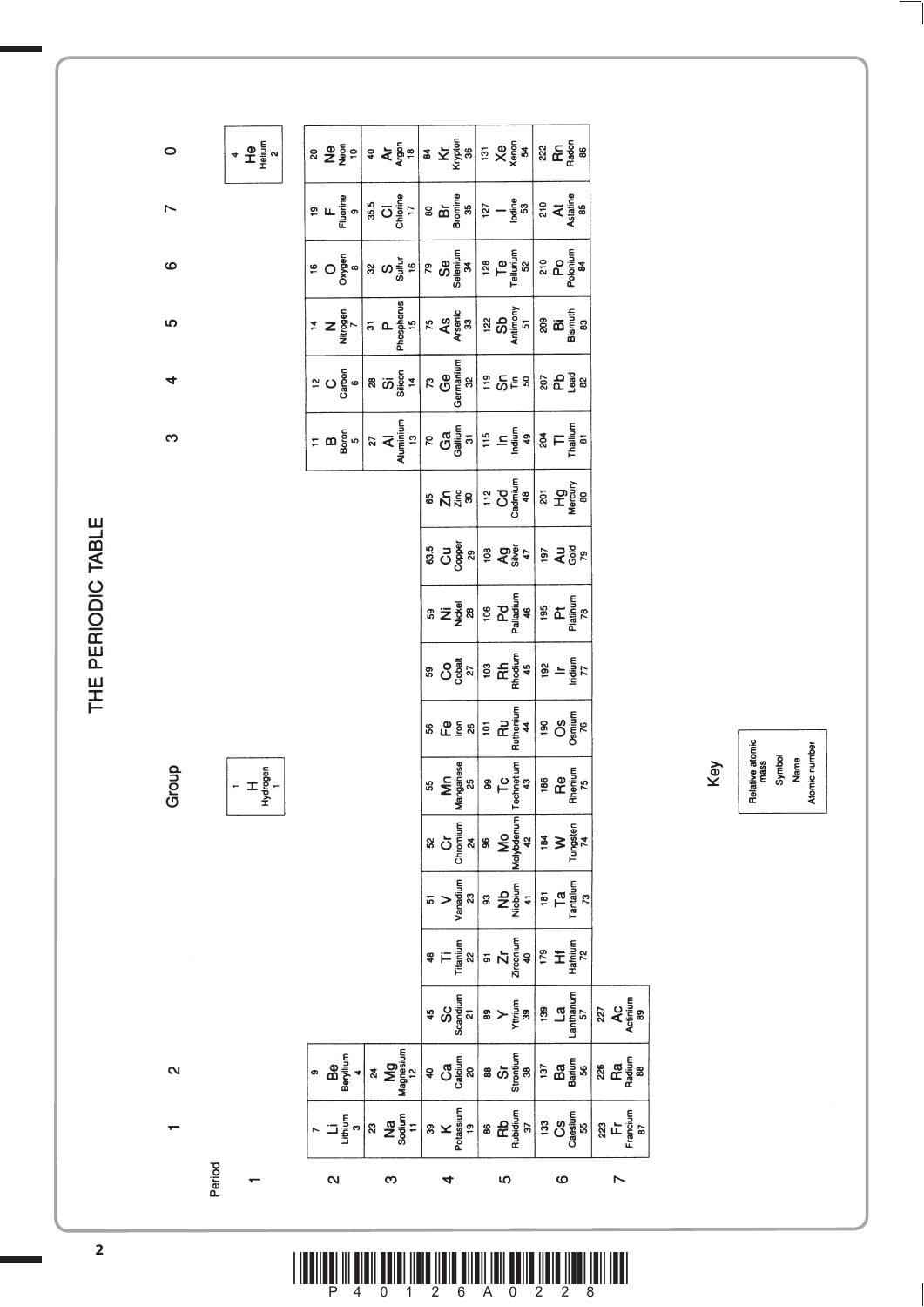

**BLANK PAGE**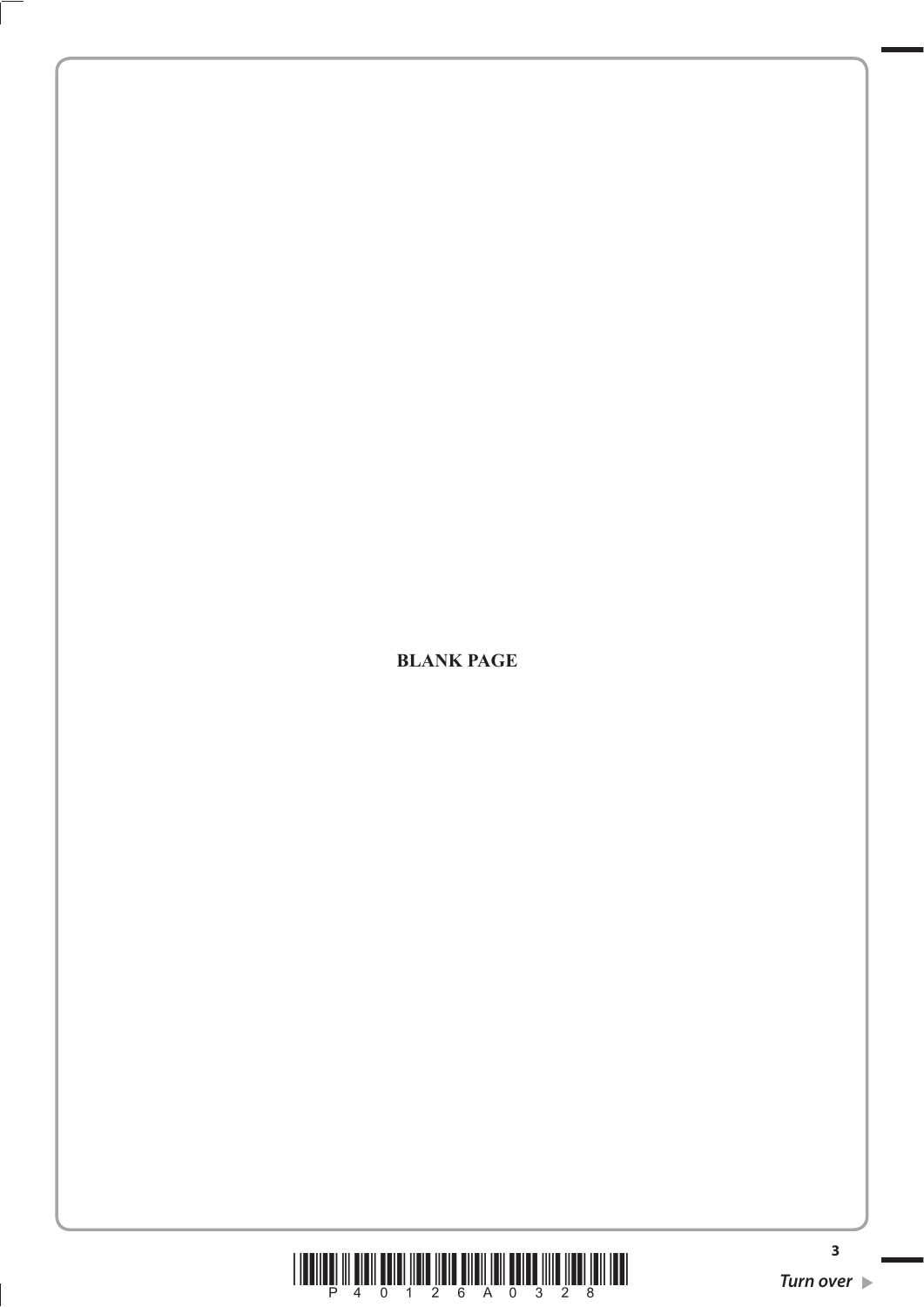#### **Answer ALL questions.**

**1** Salt is soluble in water, but sand is insoluble in water. This difference allows a mixture of salt and sand to be separated using this apparatus.





**Step 3**

(a) Use words from the box to complete the sentences. Each word may be used once, more than once or not at all.

**(6)**

| beaker         | <b>Bunsen burner</b>                                                                   | <b>burette</b> | conical flask |
|----------------|----------------------------------------------------------------------------------------|----------------|---------------|
| funnel         | glass rod                                                                              | thermometer    | water         |
|                |                                                                                        |                |               |
|                | In Step 1, the mixture of salt and sand is placed in a <u>manual manual</u>            |                |               |
|                |                                                                                        |                |               |
|                | In Step 2, the mixture from Step 1 is poured through a <u>manual manual manual</u>     |                |               |
|                |                                                                                        |                |               |
|                | In Step 3, the liquid is transferred to a basin to allow the <u>measure in section</u> |                |               |
| to be removed. |                                                                                        |                |               |

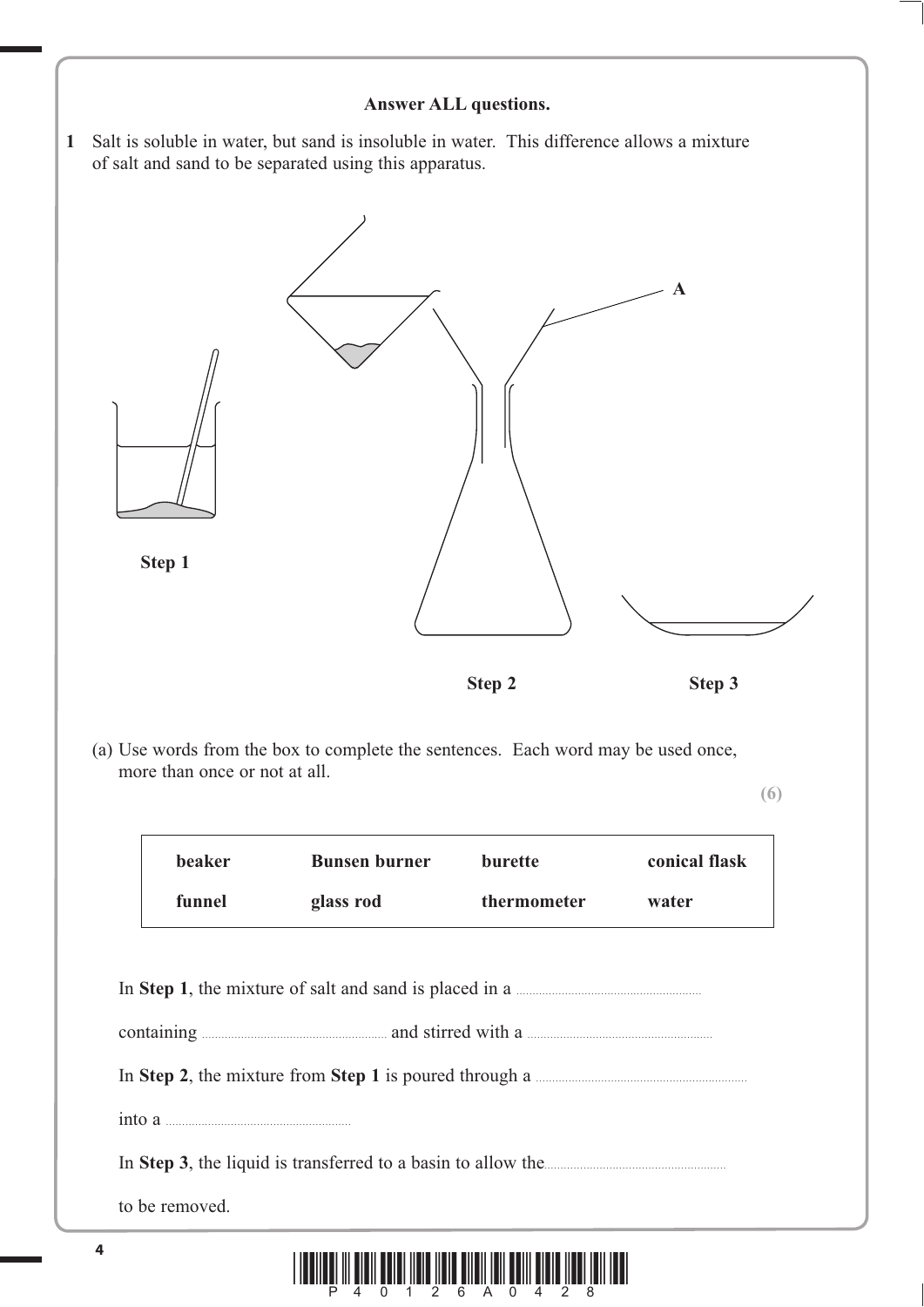|             | (b) (i) What should be placed in A before the mixture from Step 1 is poured through it?<br>(1)            |  |
|-------------|-----------------------------------------------------------------------------------------------------------|--|
|             | (ii) What is the solid removed in Step 2?<br>(1)                                                          |  |
|             | (c) Place crosses $(\mathbb{X})$ in two boxes to show the names of two processes used in this separation. |  |
| $\boxtimes$ | (2)<br>chromatography                                                                                     |  |
| $\times$    | condensation                                                                                              |  |
| X           | distillation                                                                                              |  |
| X           | evaporation                                                                                               |  |
| $\times$    | filtration                                                                                                |  |
| $\times$    | sublimation                                                                                               |  |
|             | (Total for Question 1 = 10 marks)                                                                         |  |
|             |                                                                                                           |  |
|             |                                                                                                           |  |

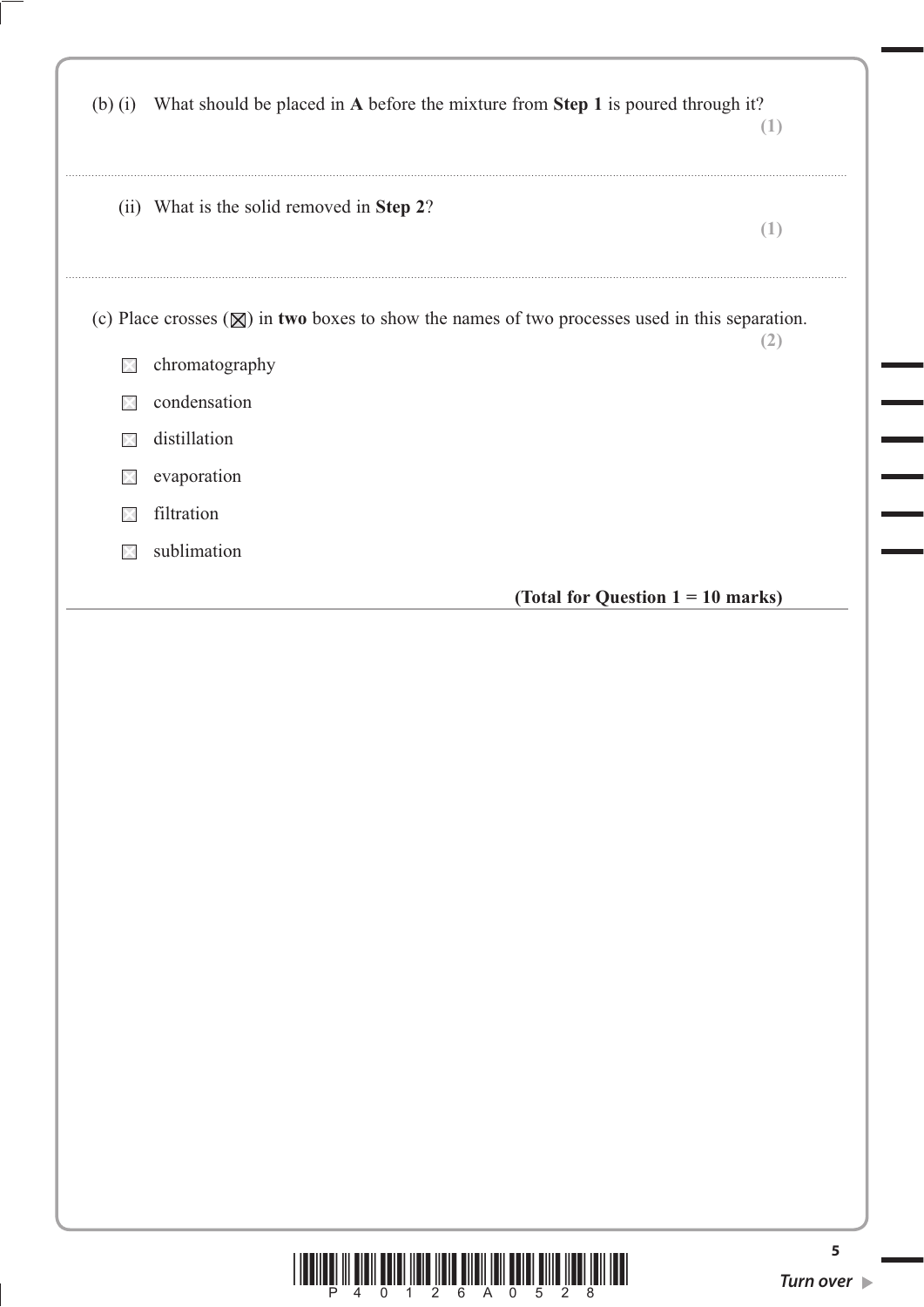| $\overline{2}$ |             | Iron is a useful metal. One problem with using iron is that it can rust.                                  |     |
|----------------|-------------|-----------------------------------------------------------------------------------------------------------|-----|
|                |             | (a) (i) Name the iron compound present in rust.                                                           | (1) |
|                |             |                                                                                                           |     |
|                |             | (ii) Name the two substances that iron reacts with when it rusts.                                         | (2) |
|                |             |                                                                                                           |     |
| 2              |             |                                                                                                           |     |
|                |             | (b) What type of reaction occurs in the rusting of iron?                                                  |     |
|                |             | Place a cross $(\boxtimes)$ in one box.                                                                   | (1) |
|                | 区           | combustion                                                                                                |     |
|                | $\boxtimes$ | decomposition                                                                                             |     |
|                | $\boxtimes$ | displacement                                                                                              |     |
|                | $\boxtimes$ | oxidation                                                                                                 |     |
|                |             | (c) Galvanising can prevent iron from rusting. In this process, the iron is coated with<br>another metal. |     |
|                | (i)         | Identify the other metal.                                                                                 | (1) |
|                |             | (ii) Identify one object suitable for galvanising.                                                        |     |
|                |             | Place a cross $(\boxtimes)$ in one box.                                                                   | (1) |
|                | $\boxtimes$ | bicycle chain                                                                                             |     |
|                | $\boxtimes$ | bucket                                                                                                    |     |
|                | $\times$    | car engine                                                                                                |     |
|                | $\boxtimes$ | drink can                                                                                                 |     |
|                |             |                                                                                                           |     |
|                |             |                                                                                                           |     |
|                |             |                                                                                                           |     |
|                |             |                                                                                                           |     |
|                |             |                                                                                                           |     |

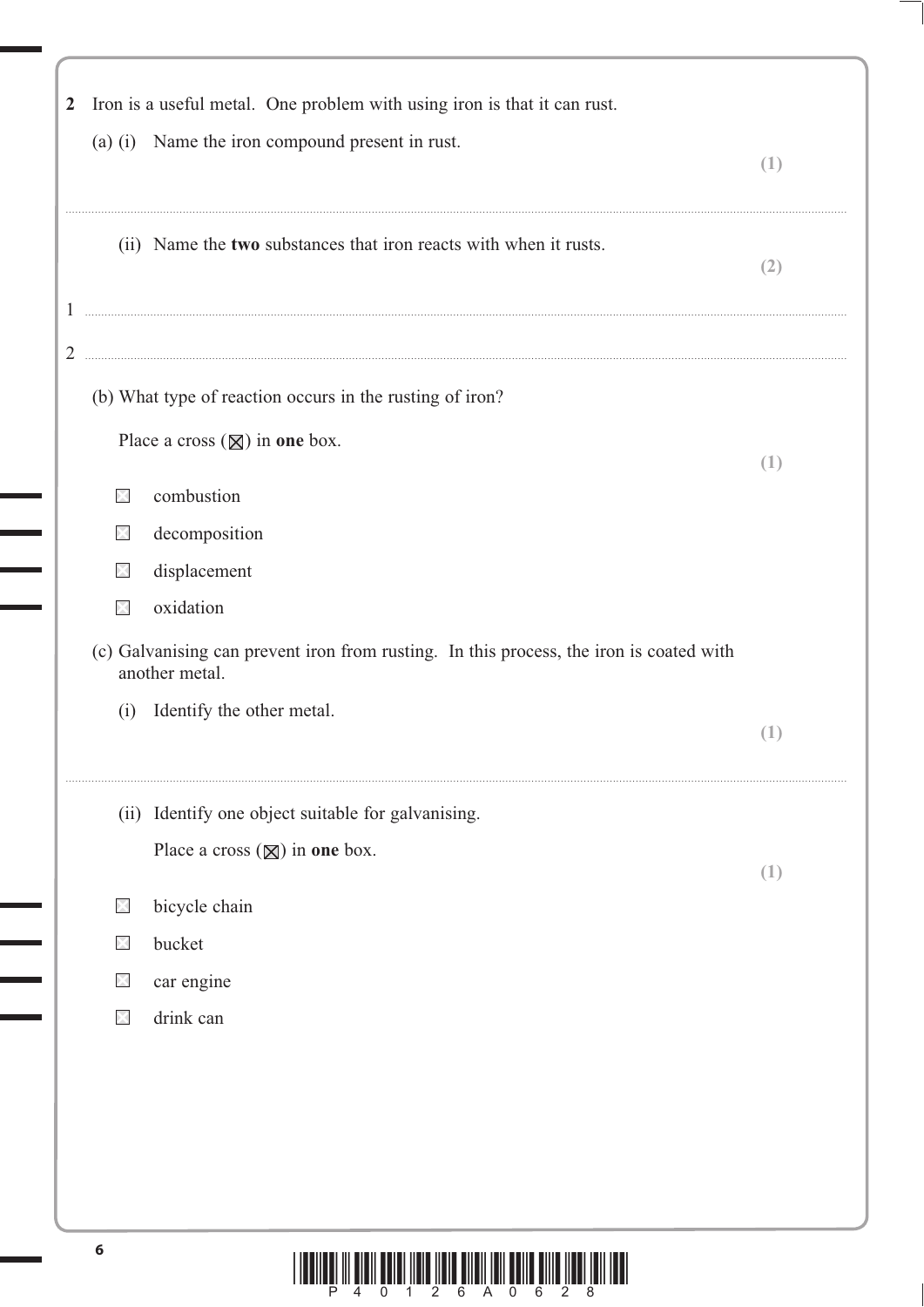|                | (d) State two other methods used to prevent iron from rusting. |                                                            |
|----------------|----------------------------------------------------------------|------------------------------------------------------------|
| $\mathbf{1}$   | (2)                                                            |                                                            |
| $\overline{2}$ |                                                                |                                                            |
|                |                                                                |                                                            |
|                | (Total for Question $2 = 8$ marks)                             |                                                            |
|                |                                                                |                                                            |
|                |                                                                |                                                            |
|                |                                                                |                                                            |
|                |                                                                |                                                            |
|                |                                                                |                                                            |
|                |                                                                |                                                            |
|                |                                                                |                                                            |
|                |                                                                |                                                            |
|                |                                                                |                                                            |
|                |                                                                |                                                            |
|                |                                                                |                                                            |
|                |                                                                |                                                            |
|                |                                                                |                                                            |
|                | P 4 0 1 2 6 A 0<br>$7 - 2 - 8$                                 | $\overline{\mathbf{z}}$<br>Turn over $\blacktriangleright$ |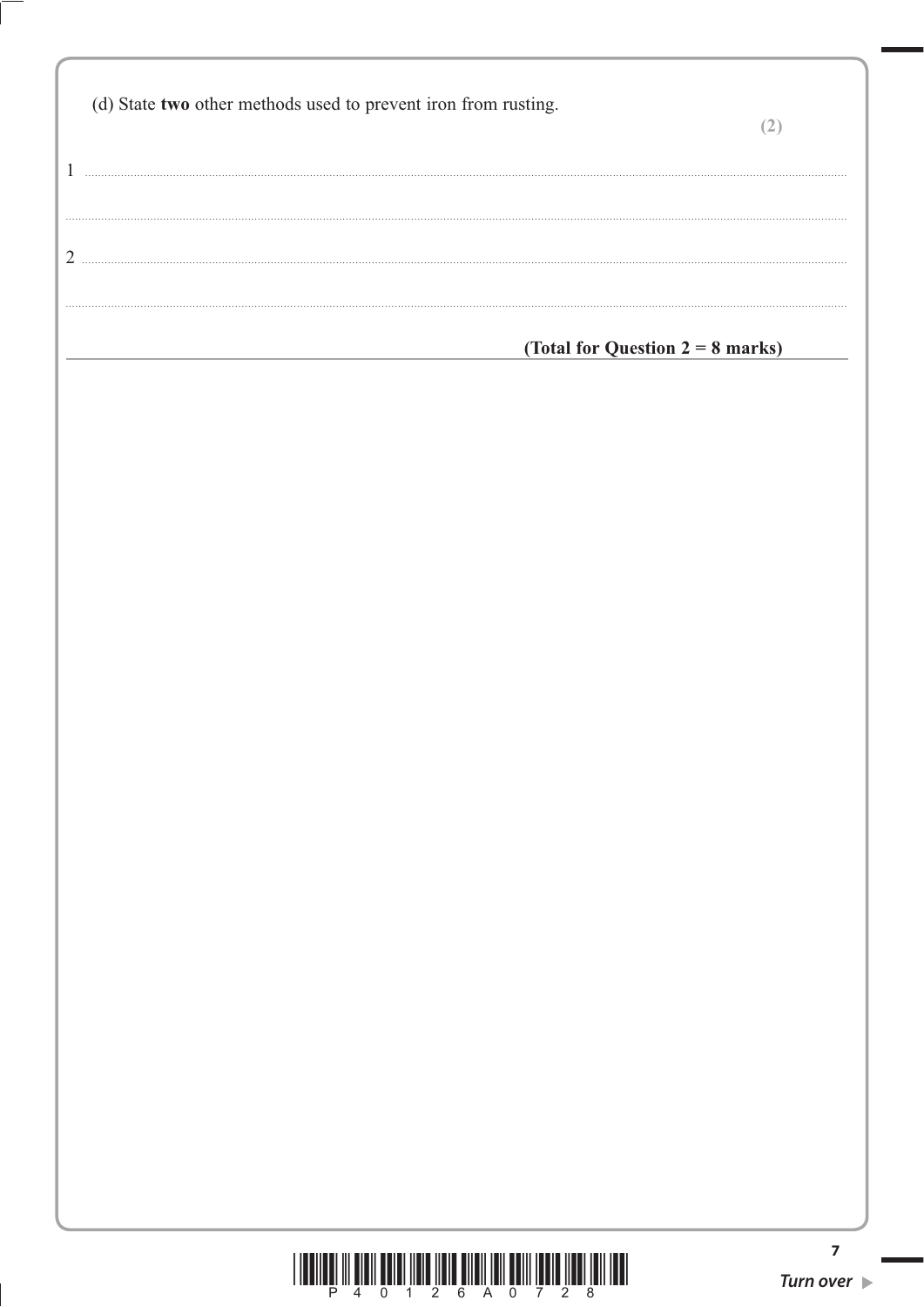| Ammonium chloride contains oppositely charged ions.<br>$\mathbf{3}$                                                                                                                                                                |     |
|------------------------------------------------------------------------------------------------------------------------------------------------------------------------------------------------------------------------------------|-----|
| (a) State the formula of each ion.                                                                                                                                                                                                 | (2) |
|                                                                                                                                                                                                                                    |     |
| Negative ion <b>manually contained</b> and the set of the set of the set of the set of the set of the set of the set of the set of the set of the set of the set of the set of the set of the set of the set of the set of the set |     |
|                                                                                                                                                                                                                                    |     |
| (b) (i) Describe a chemical test to show that a substance contains ammonium ions.                                                                                                                                                  | (3) |
|                                                                                                                                                                                                                                    |     |
|                                                                                                                                                                                                                                    |     |
|                                                                                                                                                                                                                                    |     |
|                                                                                                                                                                                                                                    |     |
|                                                                                                                                                                                                                                    |     |
| (ii) Describe a chemical test to show that a substance contains chloride ions.                                                                                                                                                     |     |
|                                                                                                                                                                                                                                    | (3) |
|                                                                                                                                                                                                                                    |     |
|                                                                                                                                                                                                                                    |     |
|                                                                                                                                                                                                                                    |     |
|                                                                                                                                                                                                                                    |     |
|                                                                                                                                                                                                                                    |     |
| (c) Ammonium chloride decomposes when heated:                                                                                                                                                                                      |     |
| $NH_4Cl(s) \Rightarrow NH_3(g) + HCl(g)$                                                                                                                                                                                           |     |
| What does the $\rightleftharpoons$ symbol indicate about the reaction?                                                                                                                                                             | (1) |
|                                                                                                                                                                                                                                    |     |
|                                                                                                                                                                                                                                    |     |
| 8                                                                                                                                                                                                                                  |     |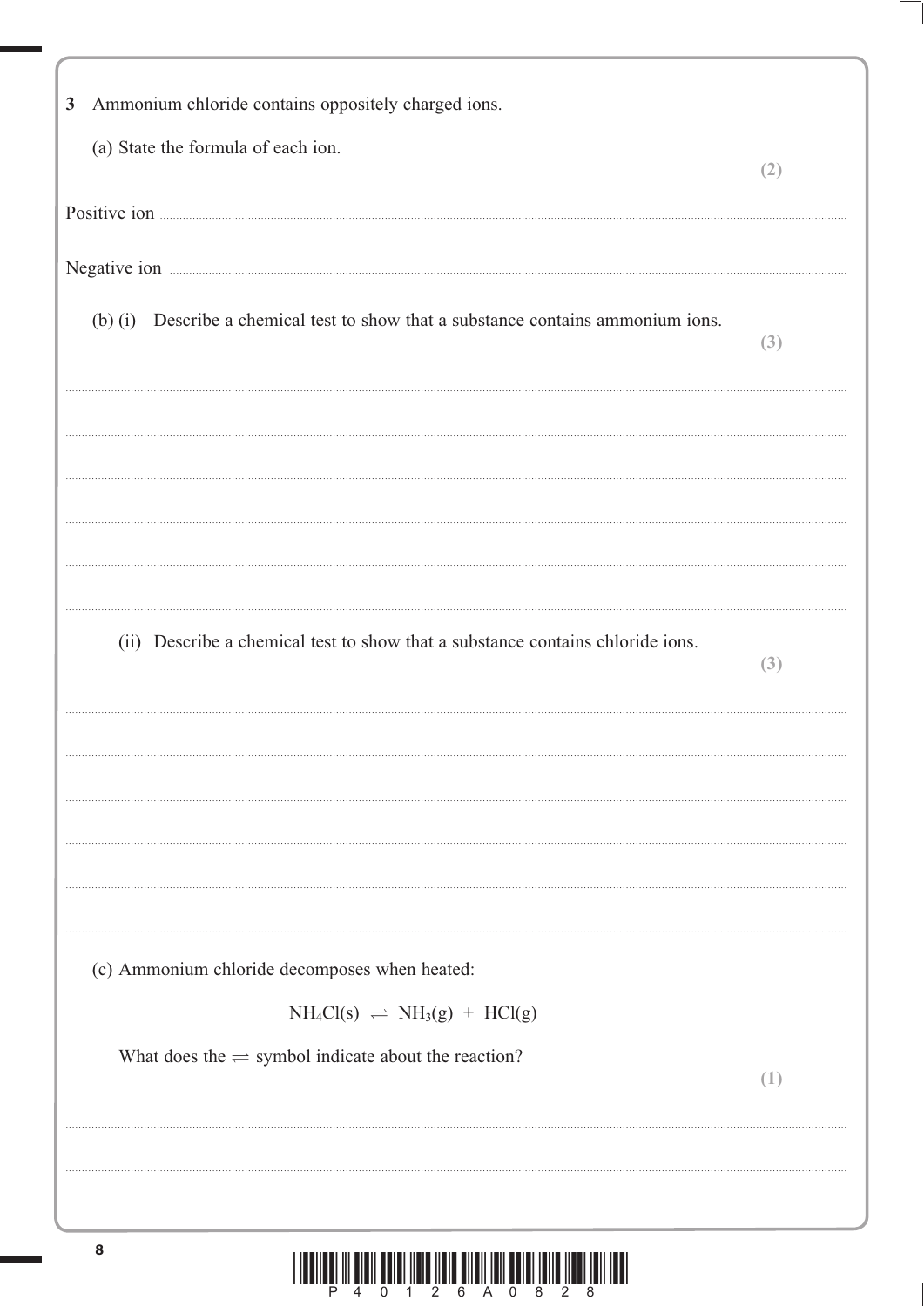| (d) The reaction between ammonia and hydrogen chloride can be used to illustrate diffusion<br>with the following apparatus.                                           |                                      |
|-----------------------------------------------------------------------------------------------------------------------------------------------------------------------|--------------------------------------|
| cotton wool soaked<br>cotton wool soaked<br>in concentrated<br>in concentrated<br>hydrochloric acid<br>white solid<br>ammonia solution                                |                                      |
| After a few minutes, a white solid appears inside the tube.                                                                                                           |                                      |
| Identify the white solid.<br>(i)<br>(1)                                                                                                                               |                                      |
| What does the diagram show about the speed of the ammonia molecules compared<br>(ii)<br>to the speed of the hydrogen chloride molecules?<br>(1)                       |                                      |
| (e) State the main hazard when using concentrated hydrochloric acid in the experiment in (d).<br>Suggest one precaution you could use to minimise this hazard.<br>(2) |                                      |
|                                                                                                                                                                       |                                      |
|                                                                                                                                                                       |                                      |
| (Total for Question $3 = 13$ marks)                                                                                                                                   |                                      |
|                                                                                                                                                                       |                                      |
| <u>I IBBILIZI III BIBII BIBI IIBIB IIBIB BIBII IBI BIBI IBIBI IBID IBI IBBI</u>                                                                                       | 9<br>Turn over $\blacktriangleright$ |

–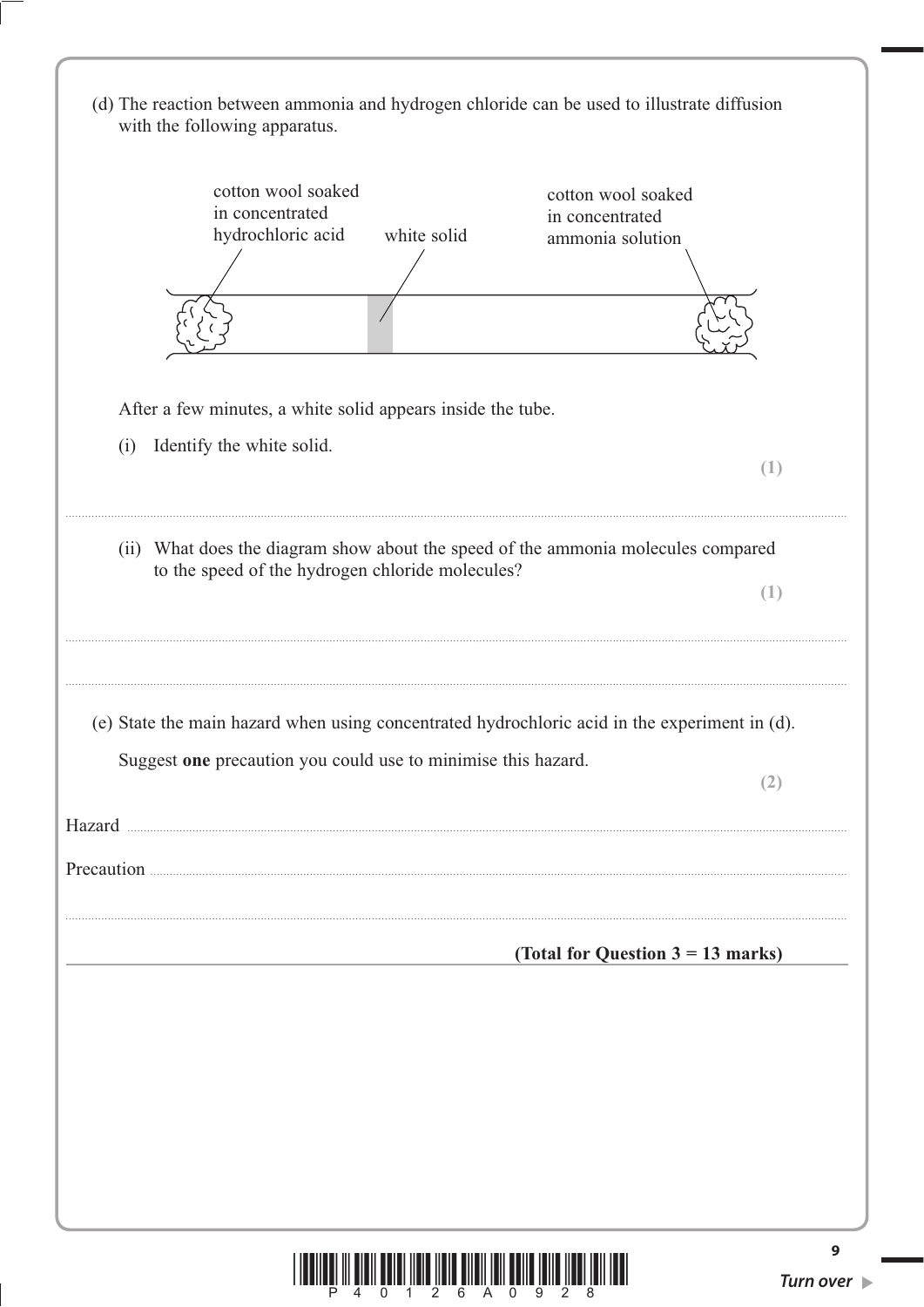

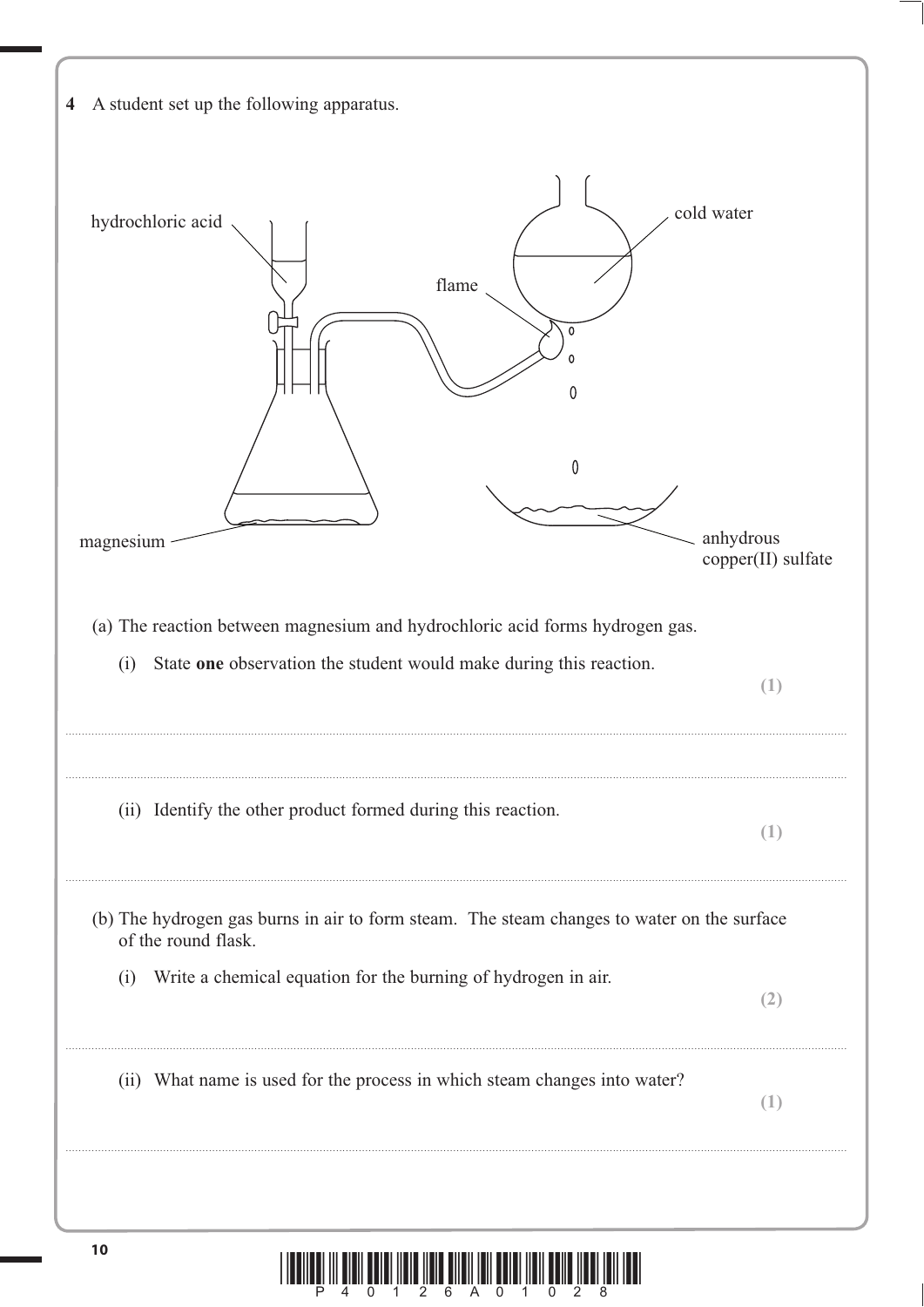| (c) The water drips onto anhydrous copper(II) sulfate and causes a reaction.<br>The product of this reaction has the formula CuSO <sub>4</sub> .5H <sub>2</sub> O |                  |
|-------------------------------------------------------------------------------------------------------------------------------------------------------------------|------------------|
| (i) State the final colour of the copper(II) sulfate in this reaction.                                                                                            | (1)              |
| (ii) The colour change of the anhydrous copper(II) sulfate shows that the liquid contains water.<br>Describe a test to show that the water is pure.               |                  |
|                                                                                                                                                                   | (2)              |
|                                                                                                                                                                   |                  |
|                                                                                                                                                                   |                  |
|                                                                                                                                                                   |                  |
| (Total for Question $4 = 8$ marks)                                                                                                                                |                  |
|                                                                                                                                                                   |                  |
|                                                                                                                                                                   |                  |
|                                                                                                                                                                   |                  |
|                                                                                                                                                                   |                  |
|                                                                                                                                                                   |                  |
|                                                                                                                                                                   |                  |
|                                                                                                                                                                   |                  |
|                                                                                                                                                                   | 11               |
| $2^{\circ}$<br>6<br>1.<br>A<br>$\Omega$<br>1.                                                                                                                     | <b>Turn over</b> |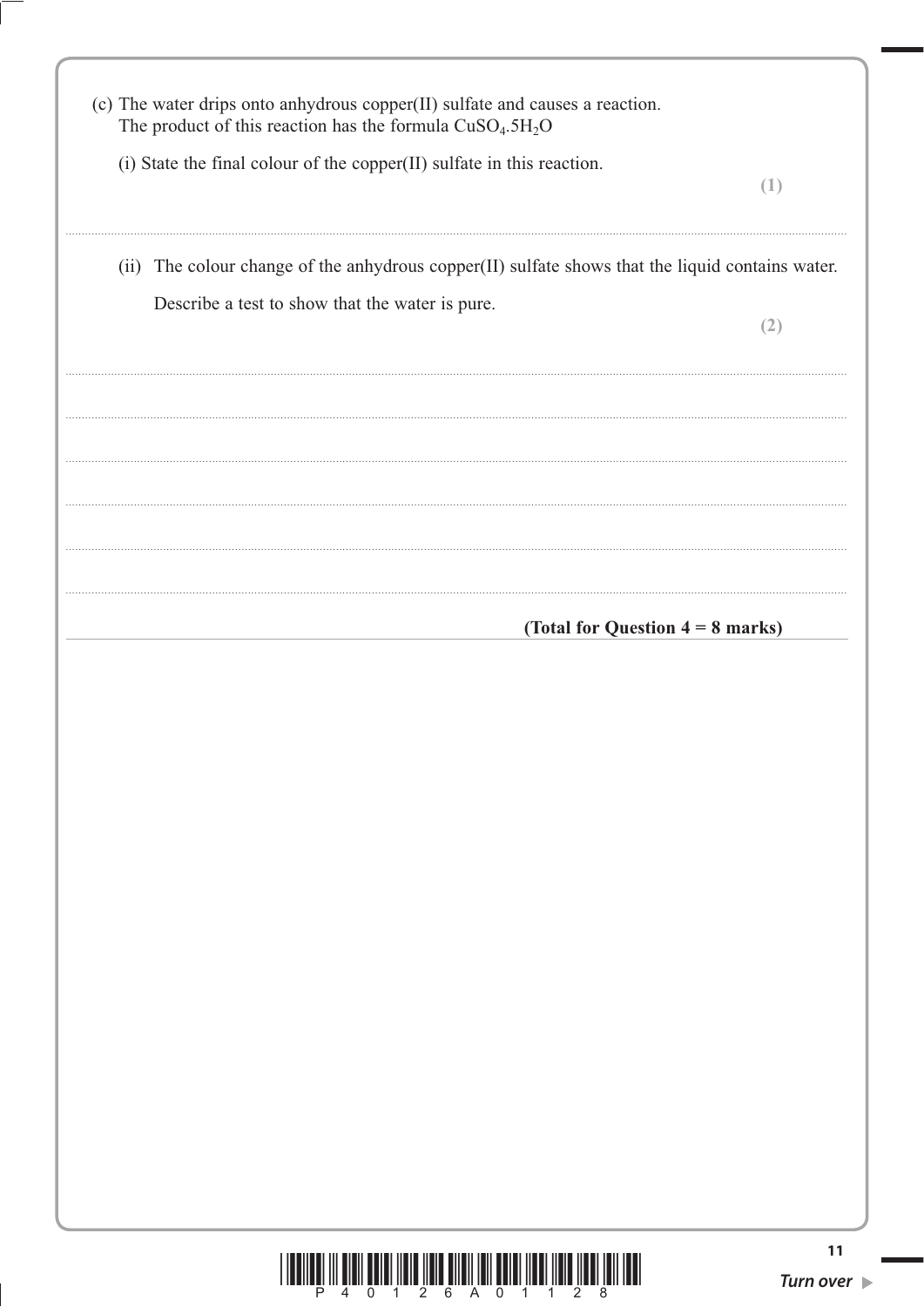

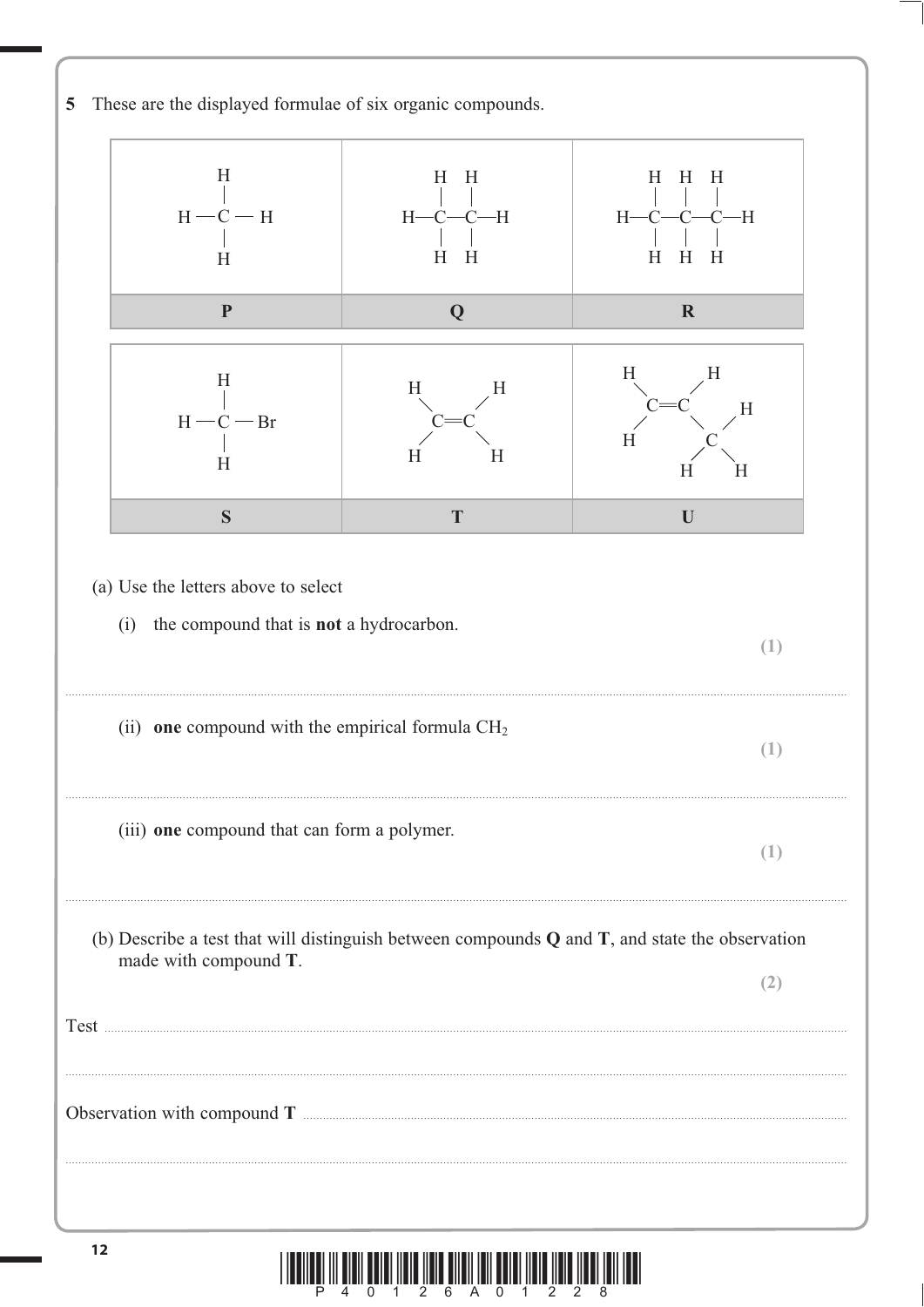| (c) Draw the displayed formula of an alkene containing four carbon atoms. | (1) |
|---------------------------------------------------------------------------|-----|
|                                                                           |     |
|                                                                           |     |
| (d) Three of the compounds belong to the alkane homologous series.        |     |
| All the alkanes in this homologous series have the same general formula.  |     |
| What is the general formula of the alkanes?<br>(i)                        | (1) |
| (ii) State two other features of a homologous series.                     |     |
|                                                                           | (2) |
|                                                                           |     |
|                                                                           |     |
|                                                                           |     |
| (e) The displayed formulae below represent isomers.                       |     |
| H H H<br>H H H H<br>H-<br>$H-$<br>—Н<br>-С—Н                              |     |
| H<br>H<br>H<br>H<br>H<br>H                                                |     |
| $H$ —C—H                                                                  |     |
| H                                                                         |     |
| Explain what isomers are.                                                 | (2) |
|                                                                           |     |
|                                                                           |     |
|                                                                           |     |
| (Total for Question $5 = 11$ marks)                                       |     |
|                                                                           | 13  |

–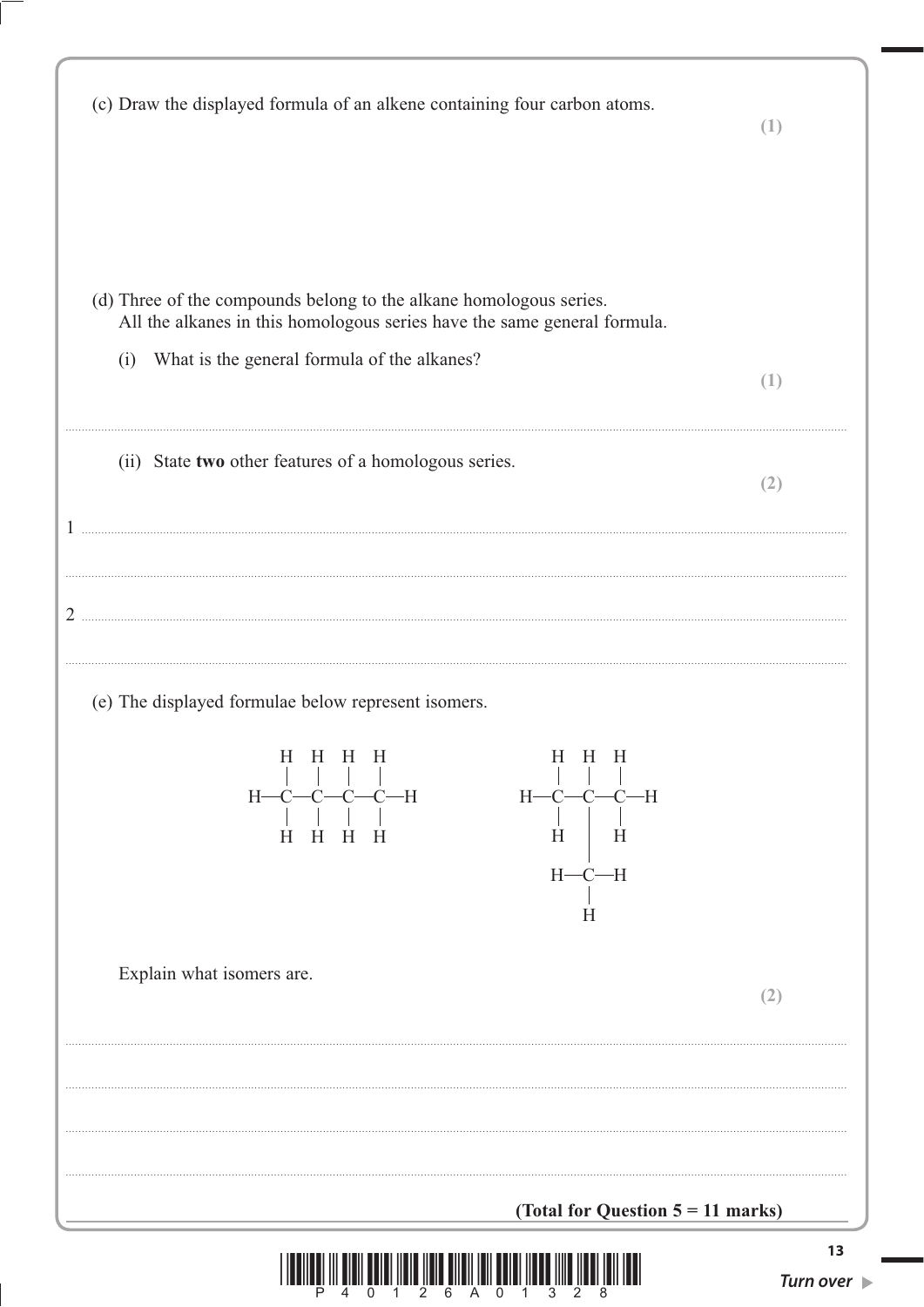The diagram shows how the electrons are arranged in an atom of oxygen. 6



Oxygen atoms form both covalent and ionic bonds.

- (a) Water is formed when two atoms of hydrogen combine with one atom of oxygen.
	- (i) Draw a dot and cross diagram of a molecule of water. You need only show the electrons in the outer shells.

| (ii) Explain how the covalent bonds in the water molecule hold the hydrogen and |
|---------------------------------------------------------------------------------|
| oxygen atoms together.                                                          |

 $(2)$ 

 $(2)$ 

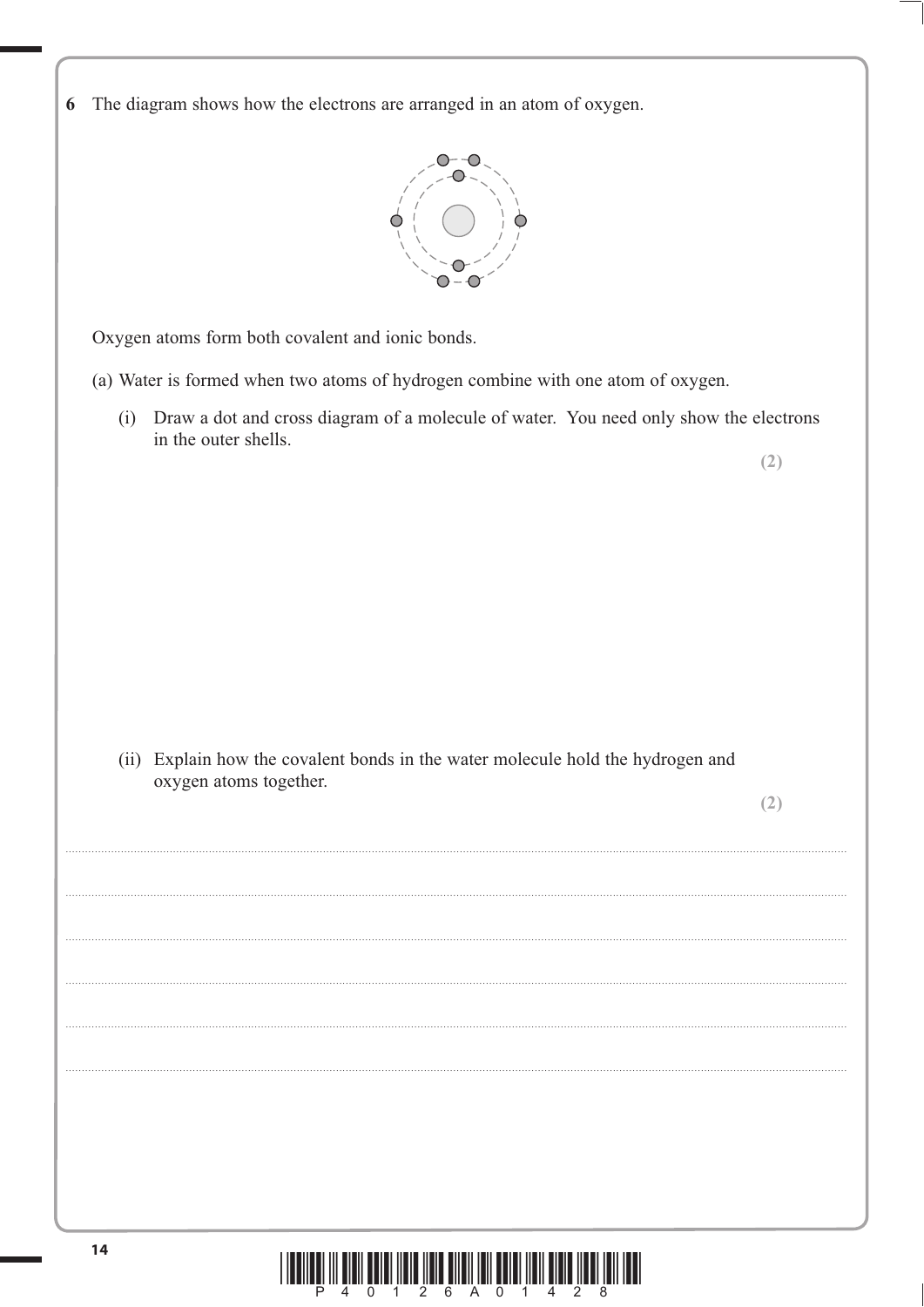|     | Describe, in terms of electrons, what happens when sodium oxide is formed in this reaction.                                                                                     | <b>(3)</b> |
|-----|---------------------------------------------------------------------------------------------------------------------------------------------------------------------------------|------------|
|     |                                                                                                                                                                                 |            |
|     |                                                                                                                                                                                 |            |
|     |                                                                                                                                                                                 |            |
|     |                                                                                                                                                                                 |            |
|     |                                                                                                                                                                                 |            |
|     | (ii) The reaction of sodium to form sodium oxide can be described as oxidation because<br>it involves the addition of oxygen.                                                   |            |
|     | State one other reason why this reaction can be described as oxidation.                                                                                                         | (1)        |
|     |                                                                                                                                                                                 |            |
|     | (c) Explain why water has a much lower melting point than sodium oxide.                                                                                                         |            |
|     |                                                                                                                                                                                 | (2)        |
|     |                                                                                                                                                                                 |            |
|     |                                                                                                                                                                                 |            |
|     |                                                                                                                                                                                 |            |
|     | (d) A teacher added sodium oxide to water in a beaker.                                                                                                                          |            |
|     | The equation shows the reaction that occurred.                                                                                                                                  |            |
|     |                                                                                                                                                                                 |            |
|     | $Na_2O()$ + $H_2O()$ $\rightarrow$ 2NaOH()                                                                                                                                      |            |
| (i) | Insert the appropriate state symbols in this equation.                                                                                                                          | (2)        |
|     | (ii) Some universal indicator was then added to the beaker. A colour change occurred.<br>State the final colour of the universal indicator and identify the ion responsible for |            |
|     | the colour change.                                                                                                                                                              | (2)        |
|     | Final colour                                                                                                                                                                    |            |
|     |                                                                                                                                                                                 |            |

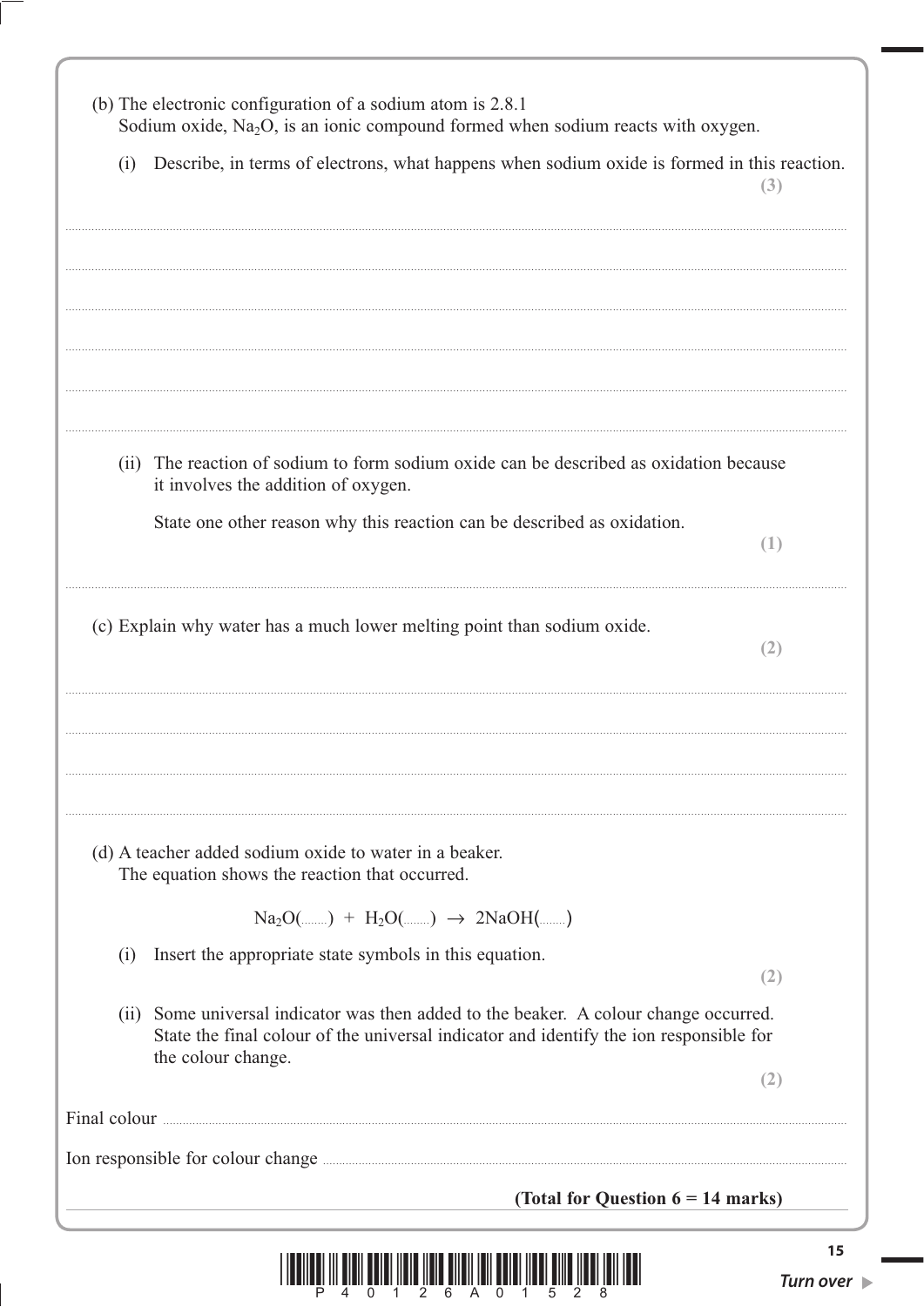| Bromine, chlorine and iodine are elements in Group 7 of the Periodic Table.<br>7<br>(a) (i) Identify which of these elements has                          | (2) |
|-----------------------------------------------------------------------------------------------------------------------------------------------------------|-----|
|                                                                                                                                                           |     |
| (ii) Give the name of another Group 7 element that is a solid at room temperature.                                                                        | (1) |
| (b) When chlorine and hydrogen react together, hydrogen chloride gas forms.                                                                               |     |
| Write a chemical equation for this reaction.                                                                                                              | (2) |
| (c) Some hydrogen chloride gas is bubbled into separate samples of water and methylbenzene.<br>A piece of blue litmus paper is dipped into each solution. |     |
| State, with a reason, the final colour of the litmus paper in the solution in water.<br>(i)                                                               | (2) |
| (ii) State, with a reason, the final colour of the litmus paper in the solution in methylbenzene.                                                         | (2) |
| (Total for Question $7 = 9$ marks)                                                                                                                        |     |
|                                                                                                                                                           |     |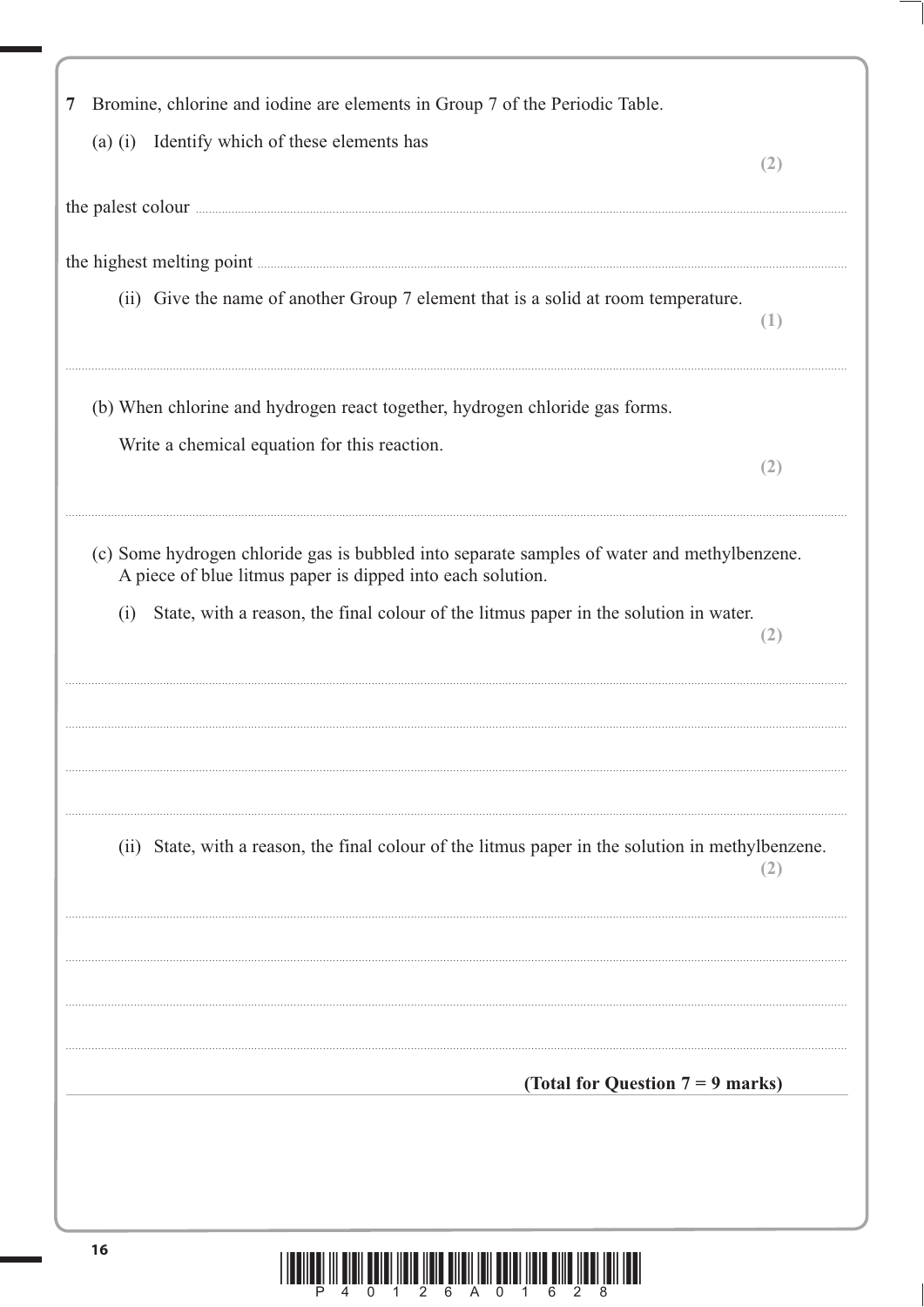| 8 |                                                                                                                                                                       | Some students investigated displacement reactions involving three different metals and<br>solutions of their salts. This equation represents one of these reactions: |     |  |  |
|---|-----------------------------------------------------------------------------------------------------------------------------------------------------------------------|----------------------------------------------------------------------------------------------------------------------------------------------------------------------|-----|--|--|
|   | $Zn(s)$ + CuSO <sub>4</sub> (aq) $\rightarrow$ ZnSO <sub>4</sub> (aq) + Cu(s)                                                                                         |                                                                                                                                                                      |     |  |  |
|   | This reaction occurs because zinc is more reactive than copper.                                                                                                       |                                                                                                                                                                      |     |  |  |
|   | When a displacement reaction occurs, there is a temperature rise. The bigger the<br>difference in reactivity between the two metals, the bigger the temperature rise. |                                                                                                                                                                      |     |  |  |
|   |                                                                                                                                                                       | (a) What word is used to describe reactions in which there is a temperature rise?                                                                                    | (1) |  |  |
|   |                                                                                                                                                                       | (b) The students used this method.                                                                                                                                   |     |  |  |
|   | $\bullet$                                                                                                                                                             | Pour some metal salt solution into a beaker, place a thermometer in the beaker<br>and record the temperature                                                         |     |  |  |
|   |                                                                                                                                                                       | Add some of the metal and stir the mixture                                                                                                                           |     |  |  |
|   |                                                                                                                                                                       | • Record the maximum temperature                                                                                                                                     |     |  |  |
|   | (i)                                                                                                                                                                   | State two variables that the students should keep the same to ensure that the experiment<br>was valid.                                                               |     |  |  |
|   |                                                                                                                                                                       |                                                                                                                                                                      | (2) |  |  |
|   |                                                                                                                                                                       |                                                                                                                                                                      |     |  |  |
|   |                                                                                                                                                                       |                                                                                                                                                                      |     |  |  |
|   |                                                                                                                                                                       |                                                                                                                                                                      |     |  |  |
|   |                                                                                                                                                                       |                                                                                                                                                                      |     |  |  |
|   |                                                                                                                                                                       |                                                                                                                                                                      |     |  |  |
|   |                                                                                                                                                                       |                                                                                                                                                                      |     |  |  |
|   |                                                                                                                                                                       |                                                                                                                                                                      |     |  |  |
|   |                                                                                                                                                                       |                                                                                                                                                                      |     |  |  |
|   |                                                                                                                                                                       |                                                                                                                                                                      |     |  |  |
|   |                                                                                                                                                                       |                                                                                                                                                                      |     |  |  |
|   |                                                                                                                                                                       |                                                                                                                                                                      |     |  |  |
|   |                                                                                                                                                                       |                                                                                                                                                                      |     |  |  |
|   |                                                                                                                                                                       |                                                                                                                                                                      |     |  |  |
|   |                                                                                                                                                                       |                                                                                                                                                                      |     |  |  |
|   |                                                                                                                                                                       |                                                                                                                                                                      |     |  |  |
|   |                                                                                                                                                                       |                                                                                                                                                                      |     |  |  |
|   |                                                                                                                                                                       |                                                                                                                                                                      |     |  |  |

**<sup>17</sup>** \*P40126A01728\* *Turn over*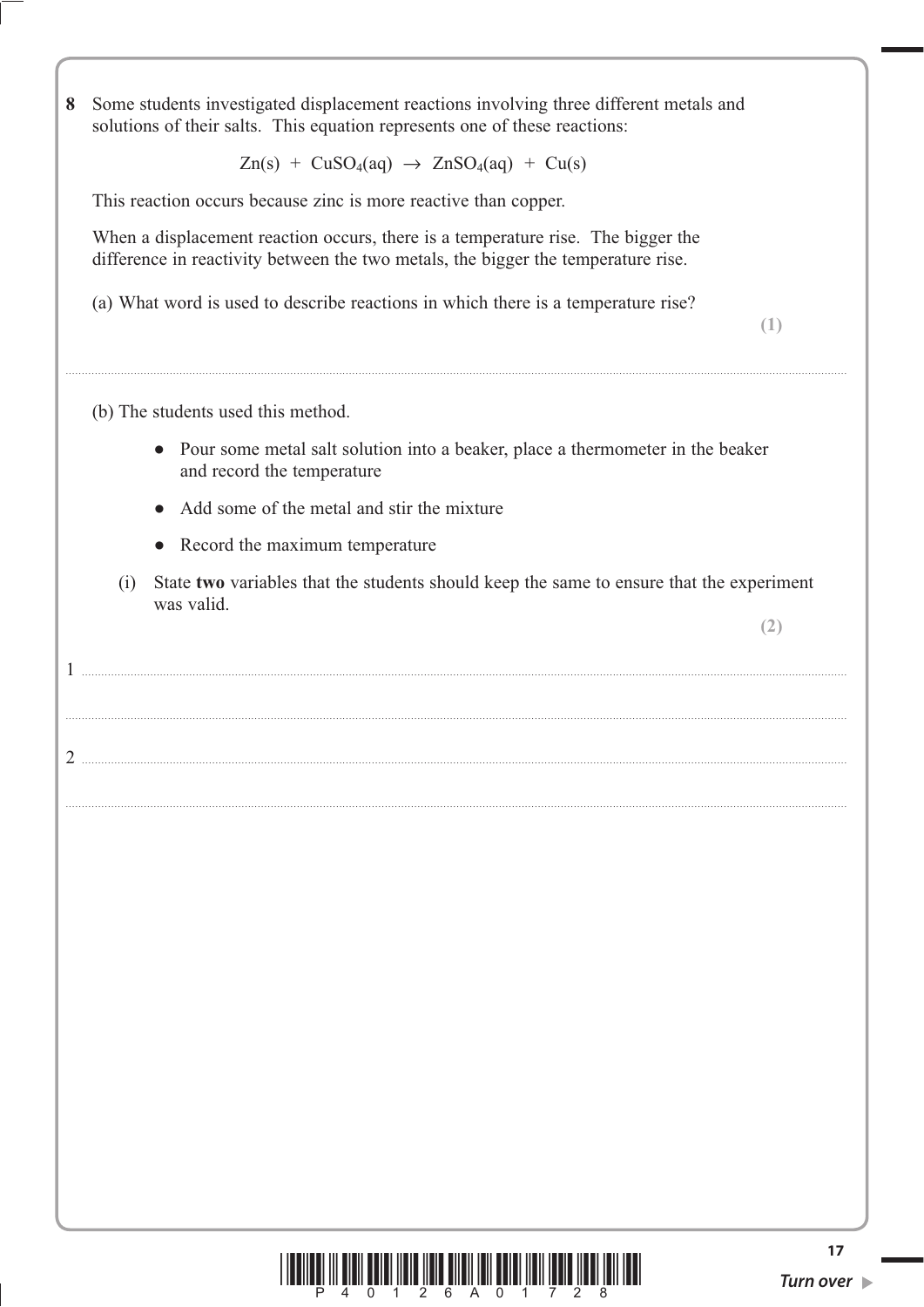(ii) The diagrams show the thermometer readings at the start and at the end of one of the experiments.



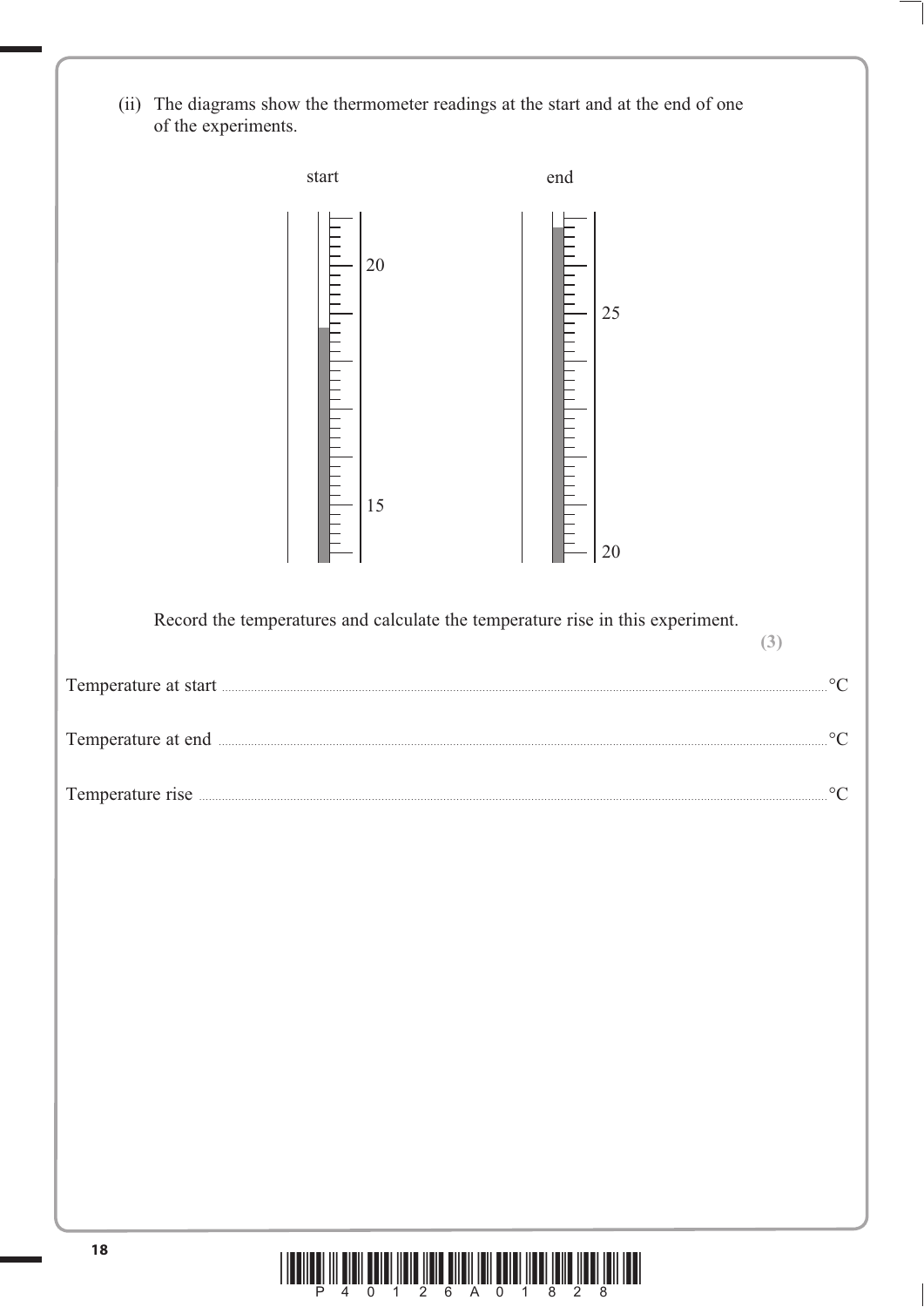| $Zn + CuSO4$<br>12.2<br>$X + CuSO4$<br>8.3<br>$X$ + $ZnSO4$<br>0.0<br>$Cu + ZnSO4$<br>0.0<br>$Zn + XSO4$<br>2.7<br>$Cu + XSO4$<br>0.0<br>Use these results to identify the more reactive metal in each of the following pairs.<br>(2)<br>Zn and X $\ldots$ $\ldots$ $\ldots$ $\ldots$ $\ldots$ $\ldots$ $\ldots$ $\ldots$ $\ldots$ $\ldots$ $\ldots$ $\ldots$ $\ldots$ $\ldots$ $\ldots$ $\ldots$ $\ldots$ $\ldots$ $\ldots$ $\ldots$ $\ldots$ $\ldots$ $\ldots$ $\ldots$ $\ldots$ $\ldots$ $\ldots$ $\ldots$ $\ldots$ $\ldots$ $\ldots$ $\ldots$ $\ldots$ $\ldots$ $\ldots$ $\$<br>(c) Write an equation for the reaction with a temperature rise of $2.7 \text{ °C}$ .<br>(1)<br>(d) Suggest why the students did not use calcium metal in their experiments.<br>(1)<br>(Total for Question $8 = 10$ marks) | Metal and metal salt used | Average temperature rise in °C |  |
|---------------------------------------------------------------------------------------------------------------------------------------------------------------------------------------------------------------------------------------------------------------------------------------------------------------------------------------------------------------------------------------------------------------------------------------------------------------------------------------------------------------------------------------------------------------------------------------------------------------------------------------------------------------------------------------------------------------------------------------------------------------------------------------------------------------|---------------------------|--------------------------------|--|
|                                                                                                                                                                                                                                                                                                                                                                                                                                                                                                                                                                                                                                                                                                                                                                                                               |                           |                                |  |
|                                                                                                                                                                                                                                                                                                                                                                                                                                                                                                                                                                                                                                                                                                                                                                                                               |                           |                                |  |
|                                                                                                                                                                                                                                                                                                                                                                                                                                                                                                                                                                                                                                                                                                                                                                                                               |                           |                                |  |
|                                                                                                                                                                                                                                                                                                                                                                                                                                                                                                                                                                                                                                                                                                                                                                                                               |                           |                                |  |
|                                                                                                                                                                                                                                                                                                                                                                                                                                                                                                                                                                                                                                                                                                                                                                                                               |                           |                                |  |
|                                                                                                                                                                                                                                                                                                                                                                                                                                                                                                                                                                                                                                                                                                                                                                                                               |                           |                                |  |
|                                                                                                                                                                                                                                                                                                                                                                                                                                                                                                                                                                                                                                                                                                                                                                                                               |                           |                                |  |
|                                                                                                                                                                                                                                                                                                                                                                                                                                                                                                                                                                                                                                                                                                                                                                                                               |                           |                                |  |
|                                                                                                                                                                                                                                                                                                                                                                                                                                                                                                                                                                                                                                                                                                                                                                                                               |                           |                                |  |
|                                                                                                                                                                                                                                                                                                                                                                                                                                                                                                                                                                                                                                                                                                                                                                                                               |                           |                                |  |
|                                                                                                                                                                                                                                                                                                                                                                                                                                                                                                                                                                                                                                                                                                                                                                                                               |                           |                                |  |
|                                                                                                                                                                                                                                                                                                                                                                                                                                                                                                                                                                                                                                                                                                                                                                                                               |                           |                                |  |
|                                                                                                                                                                                                                                                                                                                                                                                                                                                                                                                                                                                                                                                                                                                                                                                                               |                           |                                |  |
|                                                                                                                                                                                                                                                                                                                                                                                                                                                                                                                                                                                                                                                                                                                                                                                                               |                           |                                |  |
|                                                                                                                                                                                                                                                                                                                                                                                                                                                                                                                                                                                                                                                                                                                                                                                                               |                           |                                |  |
|                                                                                                                                                                                                                                                                                                                                                                                                                                                                                                                                                                                                                                                                                                                                                                                                               |                           |                                |  |
|                                                                                                                                                                                                                                                                                                                                                                                                                                                                                                                                                                                                                                                                                                                                                                                                               |                           |                                |  |
|                                                                                                                                                                                                                                                                                                                                                                                                                                                                                                                                                                                                                                                                                                                                                                                                               |                           |                                |  |
|                                                                                                                                                                                                                                                                                                                                                                                                                                                                                                                                                                                                                                                                                                                                                                                                               |                           |                                |  |

–

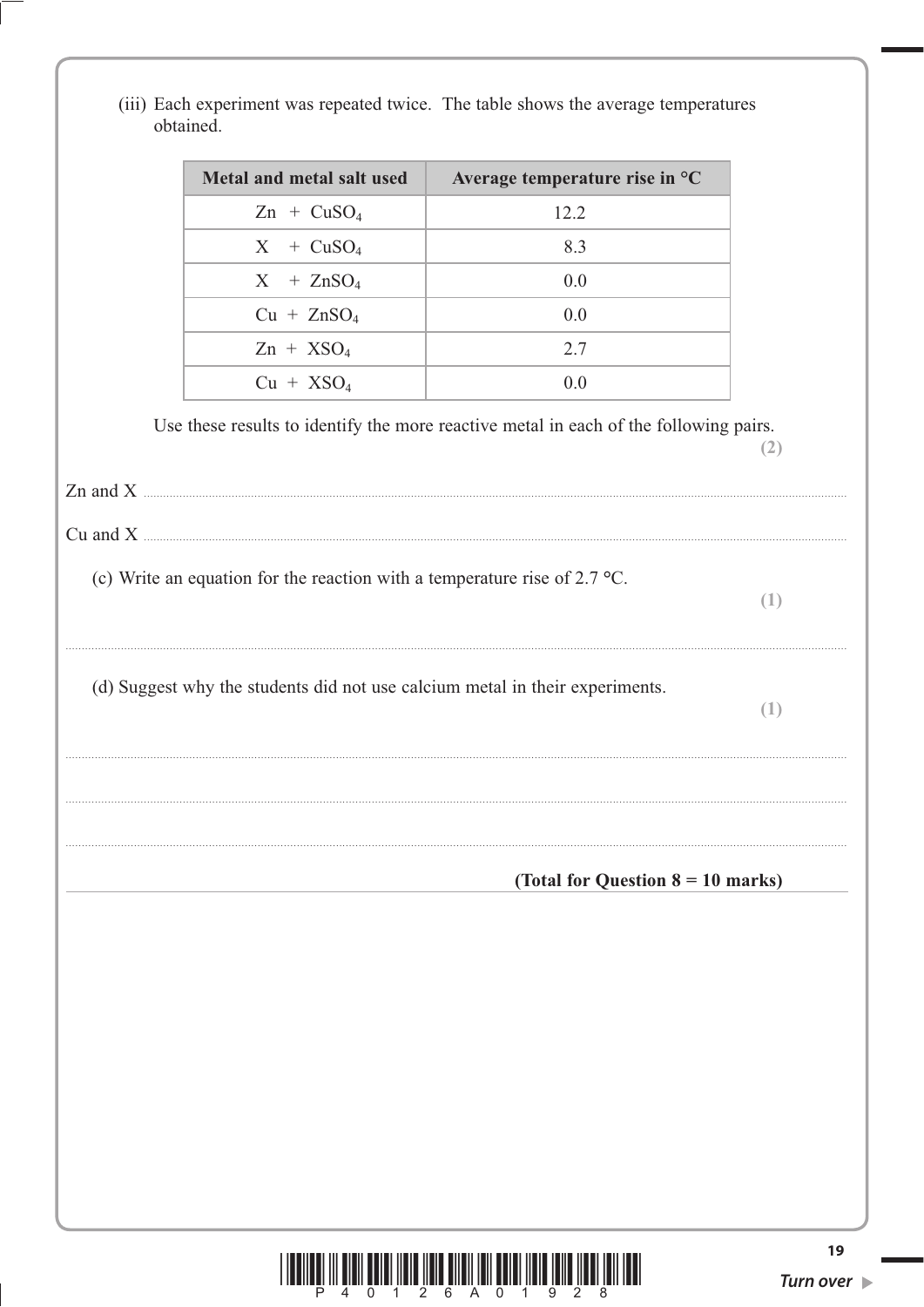9 AmmoFert Chemicals is a company that manufactures fertilisers.

The flow chart shows how the company manufactures a fertiliser called AmmoBoost.



2 6 A 0 2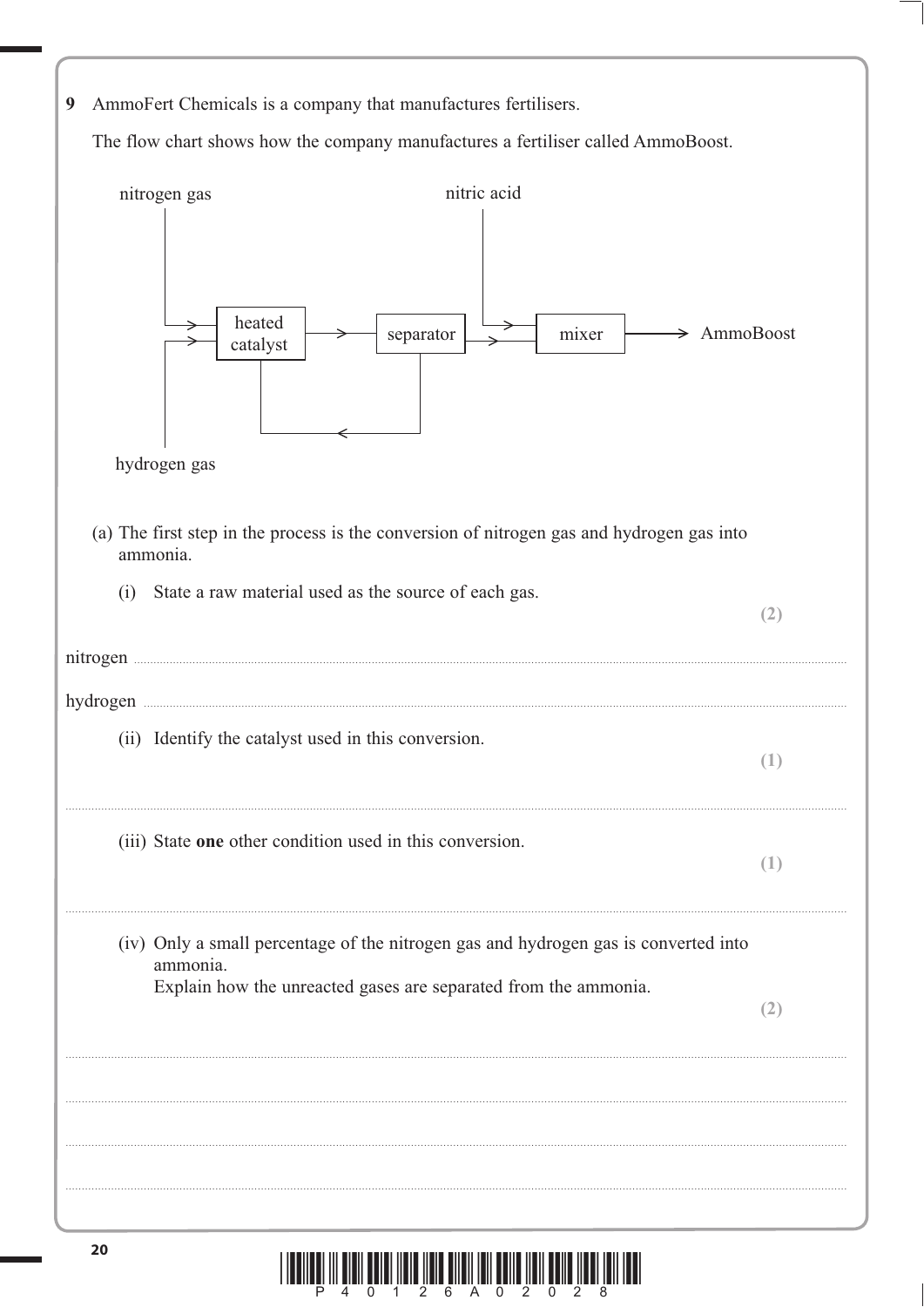(b) The equation for the production of ammonia is

 $N_2(g) + 3H_2(g) \rightleftharpoons 2NH_3(g)$  $\Delta H = -92$  kJ/mol

Calculate the maximum mass of ammonia that can be obtained from 56 tonnes of nitrogen.  $(1 \text{ tonne} = 1000000 \text{ grams})$ 

 $(3)$ 

(c) EnAitchThree is another company that manufactures ammonia using the same reaction as AmmoFert but using different conditions. EnAitchThree uses a higher temperature and a higher pressure than AmmoFert.

(i) Predict the effect on the rate of reaction and on the equilibrium position by changing to the temperature used by EnAitchThree.

Effect of higher temperature on rate of reaction

Effect of higher temperature on equilibrium position

(ii) Predict the effect on the equilibrium position by changing to the pressure used by EnAitchThree. Justify your prediction.

 $(2)$ 

 $(2)$ 

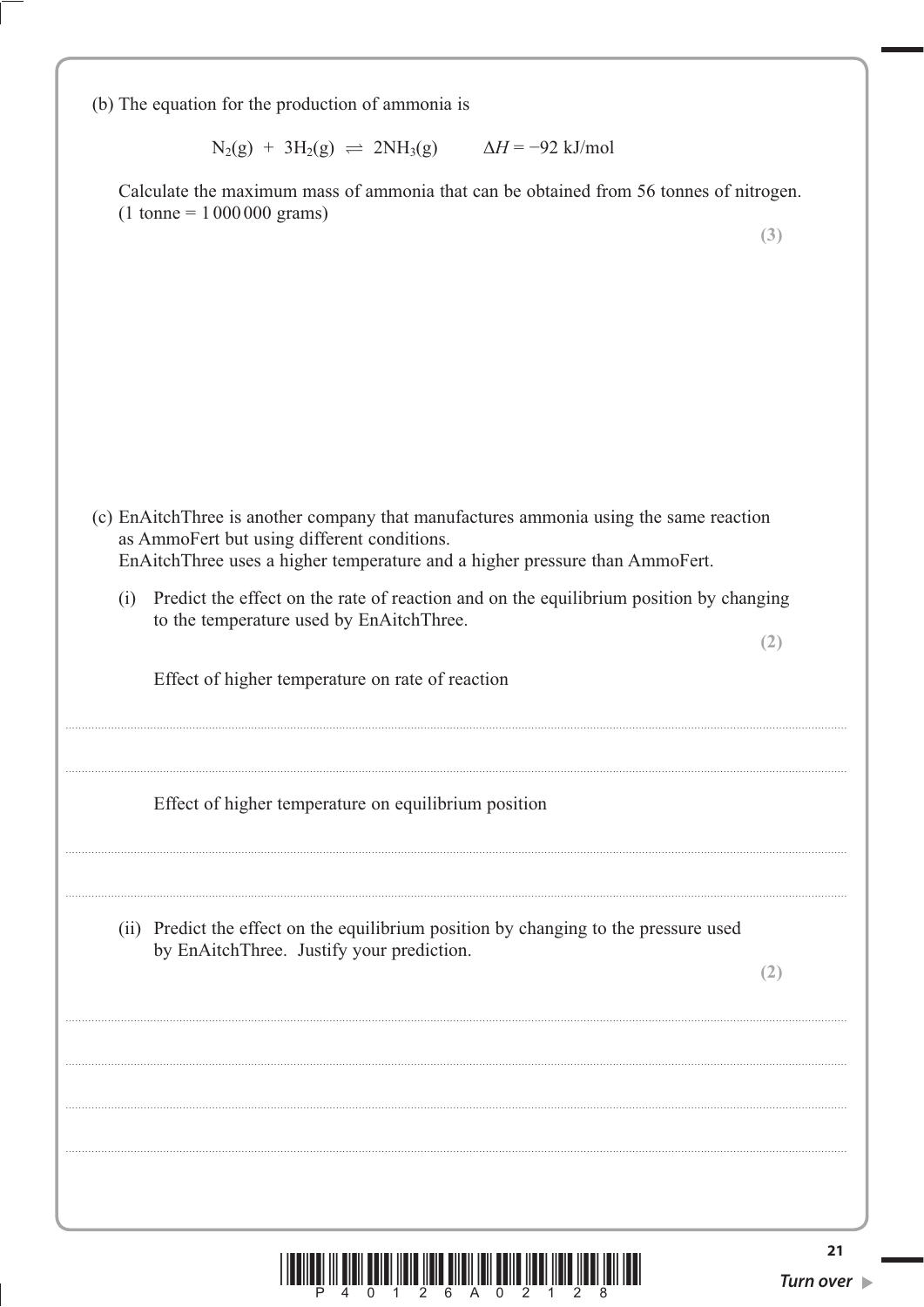| (d) The main compound in AmmoBoost contains 35% nitrogen and 5% hydrogen by mass.<br>The remainder is oxygen.             |     |
|---------------------------------------------------------------------------------------------------------------------------|-----|
| Calculate the percentage by mass of oxygen in the compound.<br>(i)                                                        | (1) |
| (ii) Determine the empirical formula of the compound.                                                                     | (3) |
|                                                                                                                           |     |
|                                                                                                                           |     |
| (iii) What is the name of the main compound in AmmoBoost?                                                                 | (1) |
| (Total for Question $9 = 18$ marks)                                                                                       |     |
|                                                                                                                           |     |
|                                                                                                                           |     |
|                                                                                                                           |     |
|                                                                                                                           |     |
| 22<br><u> I letih si ili sini seni ili kalendar sini sini sini sini sini sini da ili sini sini sini sini sini sini si</u> |     |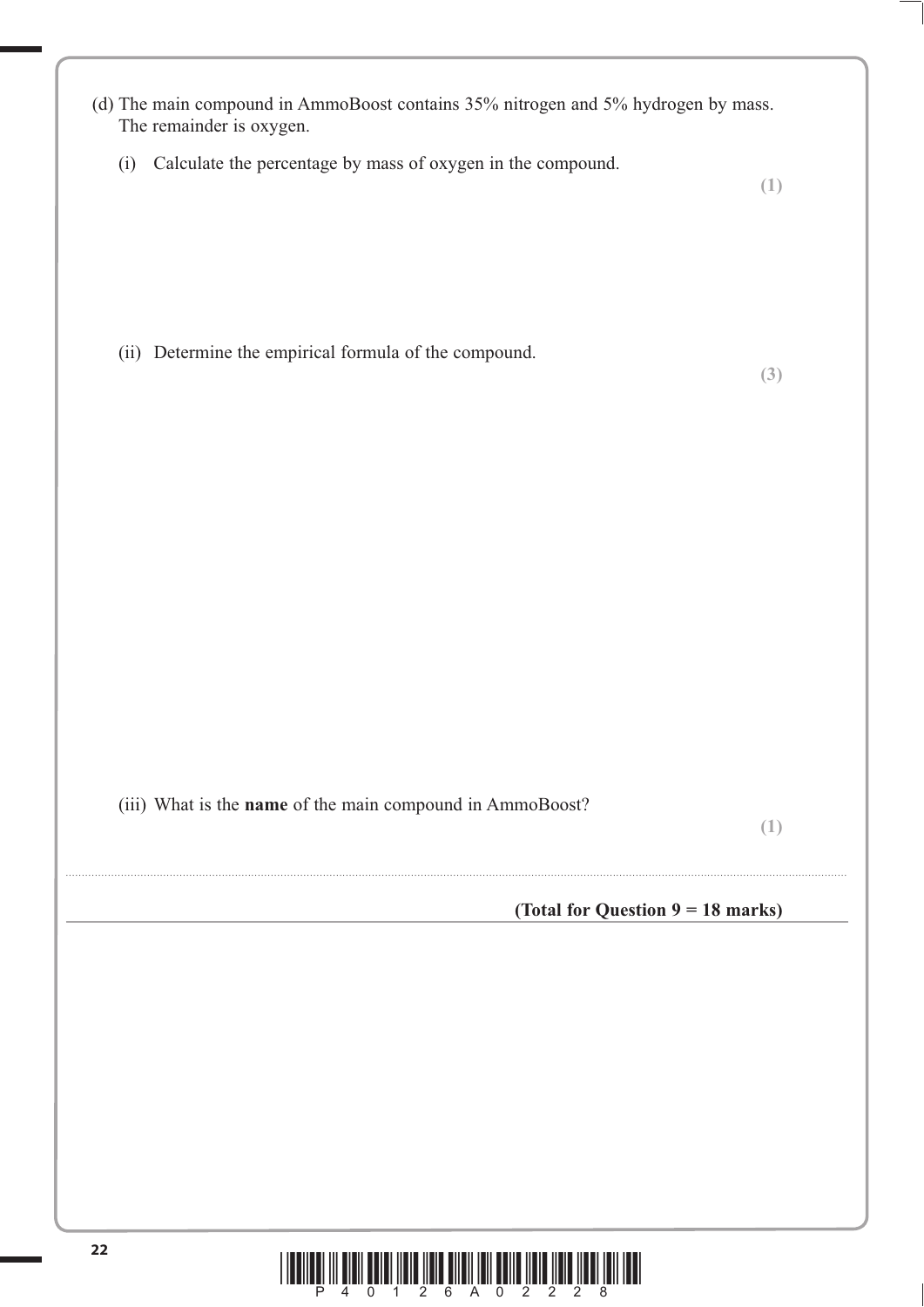| (a) (i) Explain why iron is malleable.<br>(2)                                                                |  |
|--------------------------------------------------------------------------------------------------------------|--|
|                                                                                                              |  |
|                                                                                                              |  |
|                                                                                                              |  |
|                                                                                                              |  |
| (ii) Explain why iron is a good conductor of electricity.<br>(2)                                             |  |
|                                                                                                              |  |
|                                                                                                              |  |
|                                                                                                              |  |
| (b) Iron forms two sulfates.<br>One has the formula $FeSO_4$ and the other has the formula $Fe2(SO4)3$       |  |
| The addition of sodium hydroxide solution can be used to distinguish between solutions<br>of these sulfates. |  |
| State what would be observed in each case.<br>(i)<br>(2)                                                     |  |
|                                                                                                              |  |
|                                                                                                              |  |
|                                                                                                              |  |
| (ii) Write a chemical equation for the reaction of iron(II) sulfate $(FeSO4)$ with                           |  |
| sodium hydroxide solution.<br>(2)                                                                            |  |
|                                                                                                              |  |
| (Total for Question $10 = 8$ marks)                                                                          |  |
|                                                                                                              |  |

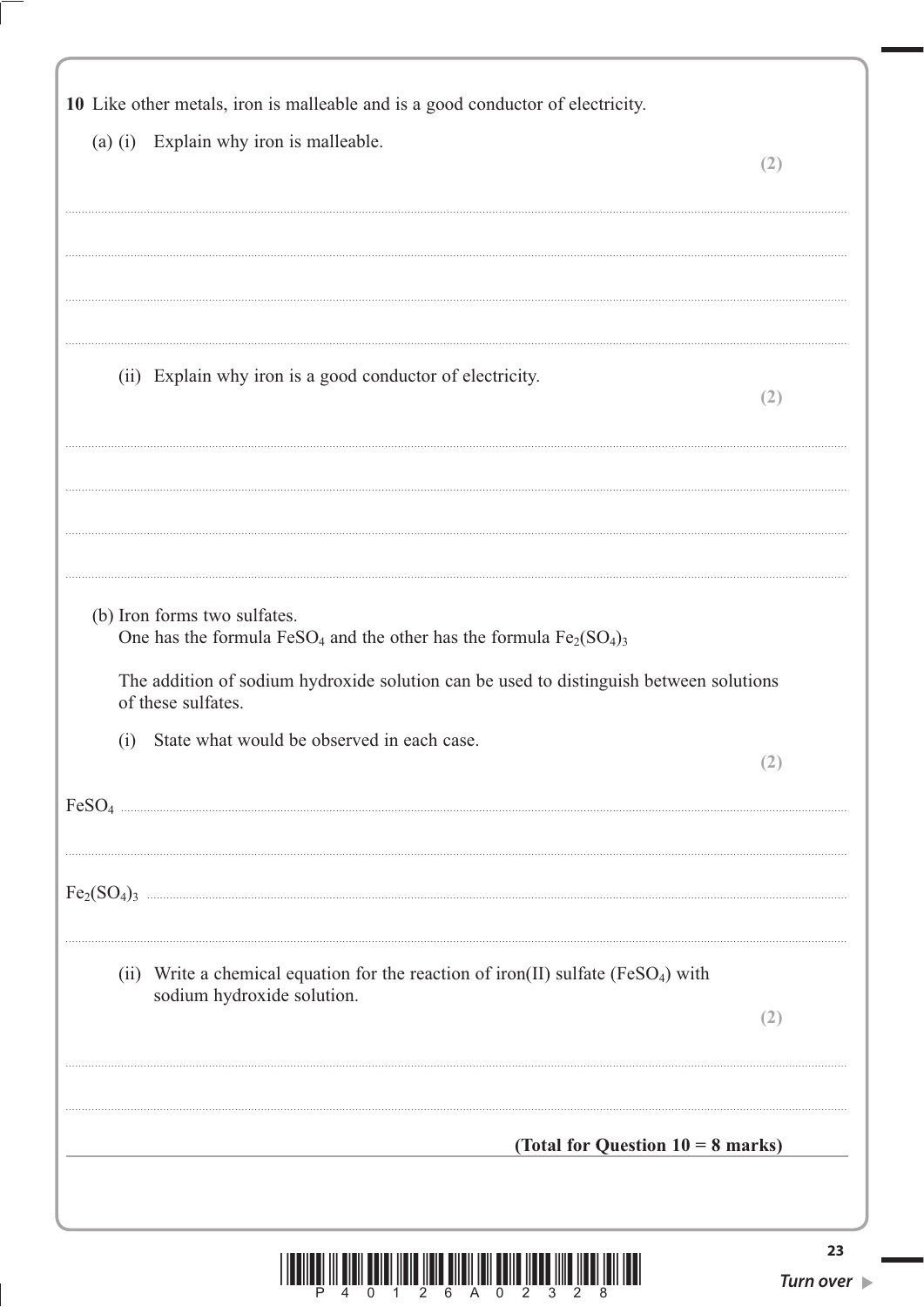**11** Some students investigated the rate of reaction between sodium thiosulfate solution and hydrochloric acid. The equation for the reaction is

 $Na_2S_2O_3(aq) + 2HCl(aq) \rightarrow 2NaCl(aq) + H_2O(l) + S(s) + SO_2(g)$ 

The precipitate of sulfur makes the reaction mixture go cloudy.

The students used this method.

- Place a mixture of sodium thiosulfate solution and water in a conical flask
- Add some dilute hydrochloric acid, swirl the mixture and start a timer
- Place the flask over a black cross marked on a piece of paper
- Record the time taken for the cross to disappear when viewed from above

The students used 10 cm<sup>3</sup> of dilute hydrochloric acid in each experiment.

They carried out all the experiments at the same temperature.

They used different volumes of sodium thiosulfate solution and water in each experiment. They were told to keep the total volume of sodium thiosulfate solution and water constant.

The table shows their results.

| <b>Student</b> | <b>Volume of sodium</b><br>thiosulfate solution<br>in $cm3$ | <b>Volume of water</b><br>in $cm3$ | <b>Time</b><br>in s |
|----------------|-------------------------------------------------------------|------------------------------------|---------------------|
|                | 50                                                          | 0                                  | 26.6                |
| $\overline{2}$ | 40                                                          | 10                                 | 55.9                |
| 3              | 35                                                          | 15                                 | 76.4                |
| 4              | 30                                                          | 20                                 | 105.6               |
|                | 25                                                          | 25                                 | 149.0               |
| 6              | 20                                                          | 30                                 | 223.5               |
|                | 15                                                          | 40                                 | 321.4               |

................................................................................................................................................................................................................................................

(a) Explain why the results of student 7 should not be used.

**(1)**

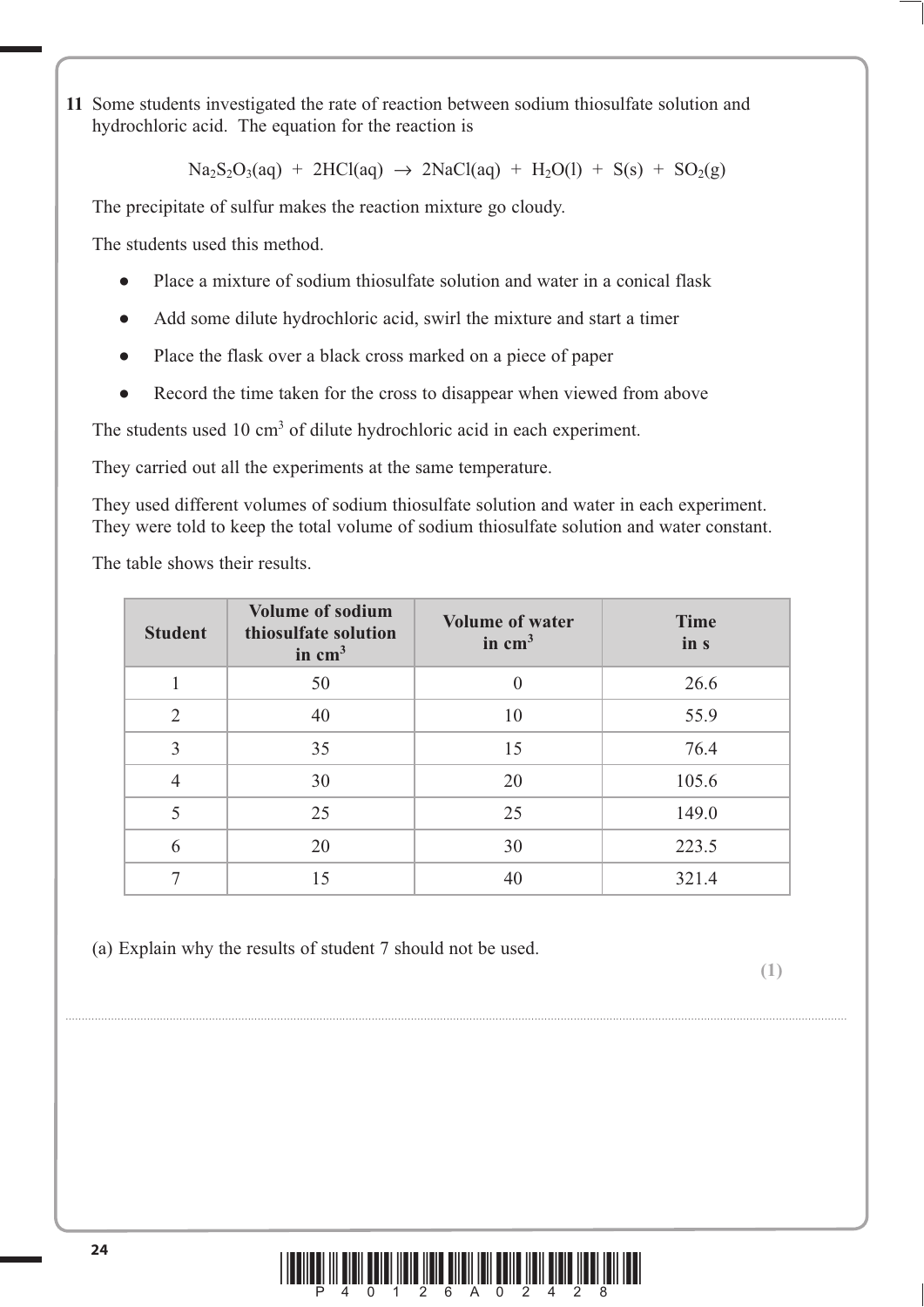(b) Plot the results of the six other students on the grid below. Draw a curve of best fit through the points.

**(3)**



(c) The students used this equation to calculate the rate of each reaction in their investigation.

rate of reaction =  $\frac{1000}{1000}$ time taken

Calculate the rate of reaction for student 1's experiment.

Give your answer to **one** decimal place.

**(2)**

5DWH ...............................................

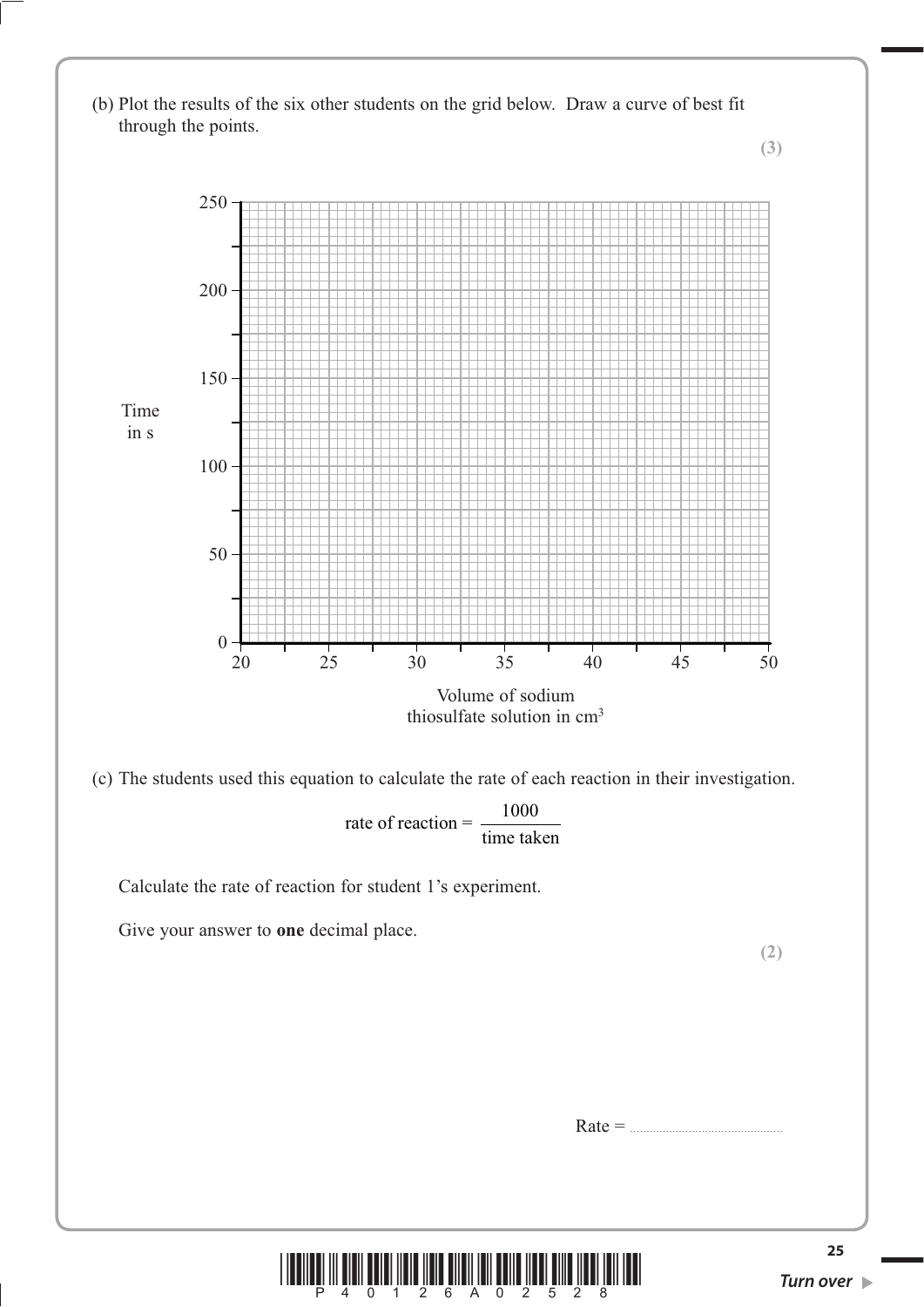(d) Another group of students used the same method but with different solutions of sodium thiosulfate and hydrochloric acid. They calculated the rate of reaction for each experiment they did. Their results are shown on the following graph.

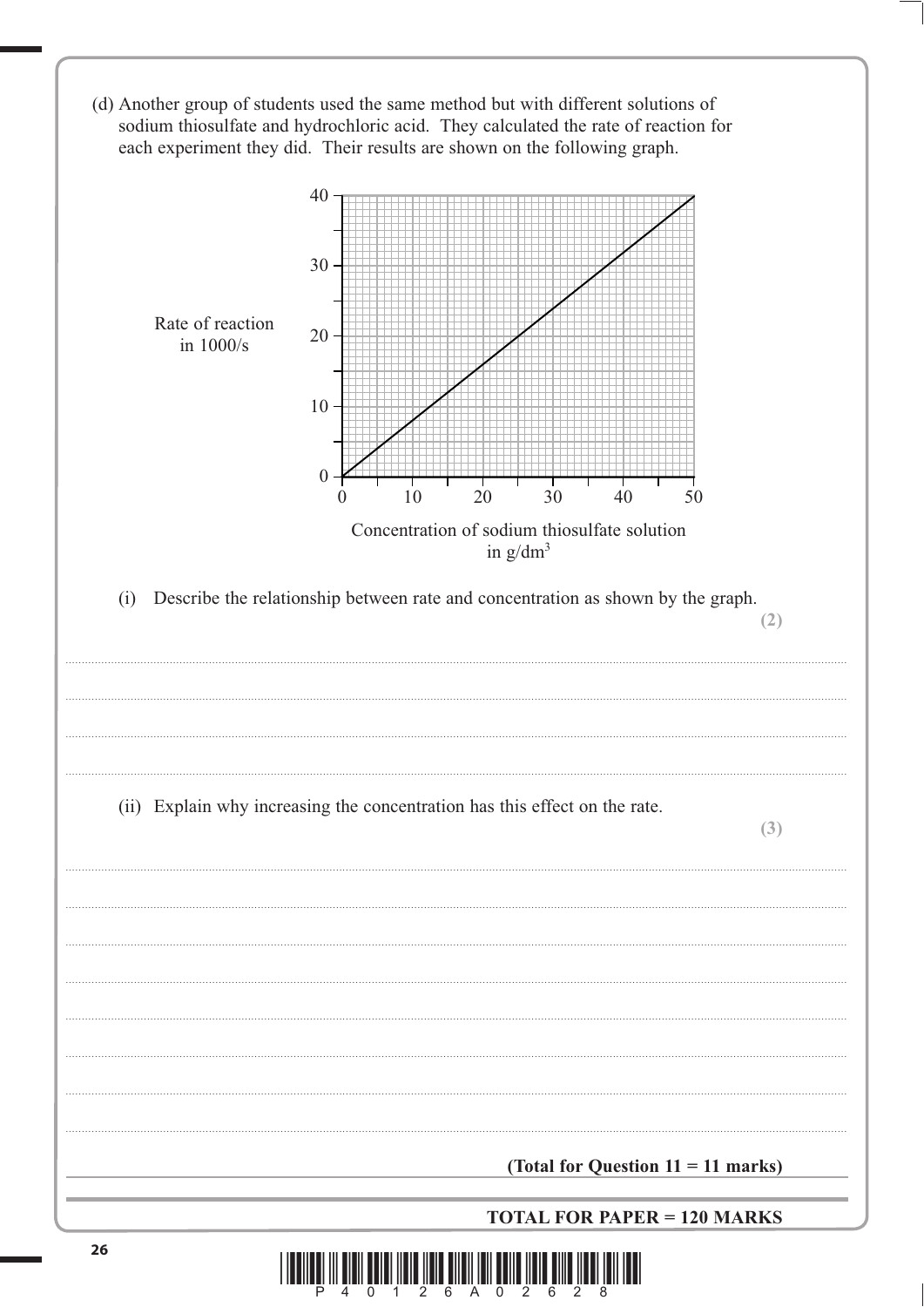

#### **BLANK PAGE**